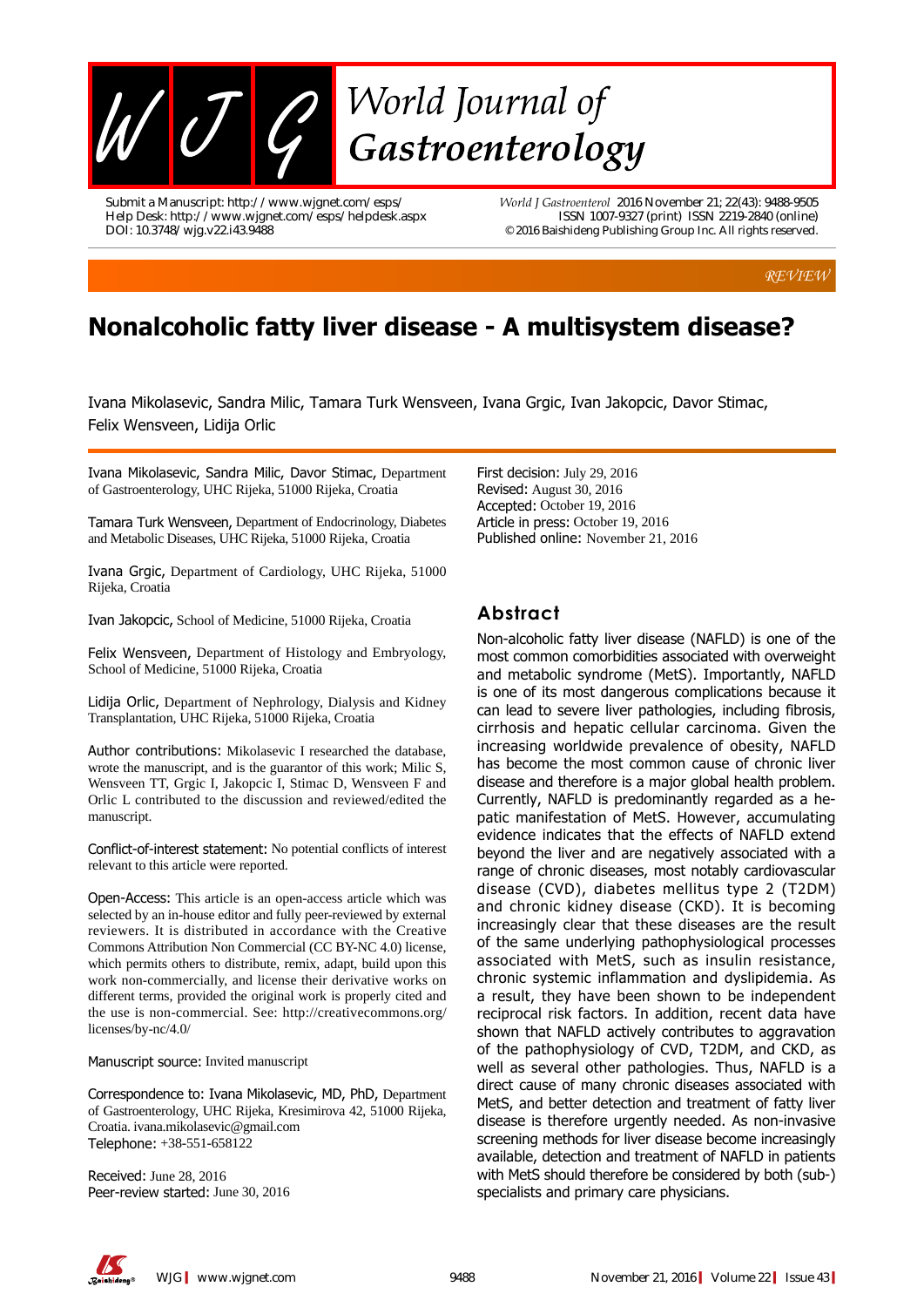**Key words:** Nonalcoholic fatty liver disease; Metabolic syndrome; Diabetes mellitus type 2; Cardiovascular disease; Chronic kidney disease; Multisystem disease

**© The Author(s) 2016.** Published by Baishideng Publishing Group Inc. All rights reserved.

**Core tip:** Given the increasing worldwide incidence of obesity and metabolic syndrome, non-alcoholic fatty liver disease (NAFLD) has become the most common cause of chronic liver disease. Recent developments in the field have shown that NAFLD not only is a "liver disease" but also is the underlying cause of an increasing number of extrahepatic manifestations; thus, it should be treated as a multisystem disease. NAFLD is most prominently linked to chronic kidney disease, mellitus type 2 and cardiovascular disease, as well as a number of other severe chronic diseases. These findings demonstrate that NAFLD ranks amongst the most serious public health problems of our time.

Mikolasevic I, Milic S, Turk Wensveen T, Grgic I, Jakopcic I, Stimac D, Wensveen F, Orlic L. Nonalcoholic fatty liver disease - A multisystem disease? *World J Gastroenterol* 2016; 22(43): 9488-9505 Available from: URL: http://www.wjgnet. com/1007-9327/full/v22/i43/9488.htm DOI: http://dx.doi. org/10.3748/wjg.v22.i43.9488

#### **INTRODUCTION**

The overall incidence of nonalcoholic fatty liver disease (NAFLD) is increasing along with that of obesity and metabolic syndrome (MetS). Therefore, NAFLD is the most frequent form of chronic liver disease that is closely related to MetS and its individual components [diabetes mellitus type 2 (T2DM), dyslipidemia, obesity and arterial hypertension]. NAFLD is diagnosed in people who do not have a history of excessive urination, do not have any other secondary causes of chronic liver disease (autoimmune and metabolic liver diseases, viral hepatitis) and do not use medication that can lead to liver steatosis. The clinical presentation of NAFLD varies from simple steatosis to nonalcoholic steatohepatitis (NASH), liver cirrhosis and hepatocellular carcinoma (HCC). NASH-related cirrhosis and NASH-related HCC are expected to become the most common indications for liver transplantation in the near future. Despite NAFLD's substantial effects on liver physiology, the major causes of death in patients with NAFLD are, in fact, malignant and cardiovascular diseases (CVD), whereas liver-related mortality is only the third cause of mortality in these patients $[1-3]$ . However, recent studies have shown that NAFLD affects several extra-hepatic organs and regulatory pathways and may be an important underlying cause of mortality related to failure of other organs than the liver. Recent findings have indicated that NAFLD is a

new risk factor for extrahepatic diseases, such as CVD, chronic kidney disease (CKD), colorectal carcinoma, T2DM and psoriasis. All major studies of the NAFLDrelated chronic diseases during the past 10 years have involved CKD, CVD and T2DM. The clinical implication of this new evidence is that patients with NAFLD will benefit from more intensive surveillance and/or early treatment interventions to lower the incidence of diseases related to NAFL $D^{[1-4]}$ . In this review, we discuss the evidence linking NAFLD to extrahepatic diseases.

## **CARDIOVASCULAR MANIFESTATIONS OF NAFLD**

Coronary artery disease (CAD) and stroke compose more than 75% of CVD, which is the leading cause of death worldwide $[4,5]$ . Primary and secondary prevention of CVD are unsatisfactory throughout the world, and although the risk factors are well established, the incidence of CVD is still increasing. Abdominal obesity, arterial hypertension, T2DM and dyslipidemia are all features of MetS and have been repeatedly found in NAFLD. These findings prompt the question of whether NAFLD is a symptom of MetS or a consequence<sup>[6]</sup>. Numerous studies have examined this question, and the majority have suggested that NAFLD is the hepatic manifestation of the Met $S^{[6]}$ . Consequently, patients with these conditions are also at an increased risk for CVD because the common risk factors are shared<sup>[7-9]</sup>. Along with the epidemic of obesity, the prevalence of MetS and NAFLD is increasing globally and is emerging as a major public health problem.

Several retrospective hospital-based studies with reasonably long follow-up have reported that patients with NAFLD have a higher all-cause and CVD-related mortality than that in the general population $[4,10-16]$ . Retrospective studies assessing the relationship between NAFLD and CVD risk are summarized in Table 1.

Table 2 summarizes the prospective studies investigating the relationship between NAFLD and CVD risk, which have indicated that most NAFLD patients experience CVD events in the long term $^{[17-25]}$ .

#### **EVIDENCE RELATING NAFLD TO CVD**

NAFLD is linked to increased CVD risk; hence, it is critical to evaluate the markers of subclinical CVD and NAFLD. Subclinical atherosclerosis can be detected by several markers, such as increased carotid intima-media thickness, increased coronary artery calcification, impaired flow-mediated vasodilation and increased arterial stiffness, all of which have been investigated and strongly correlated with NAFLD, independently of classical CVD risk factors and MetS  $features<sup>[26]</sup>$ .

Other factors associated with CVD found in NAFLD are endothelial dysfunction, impaired left ventricular

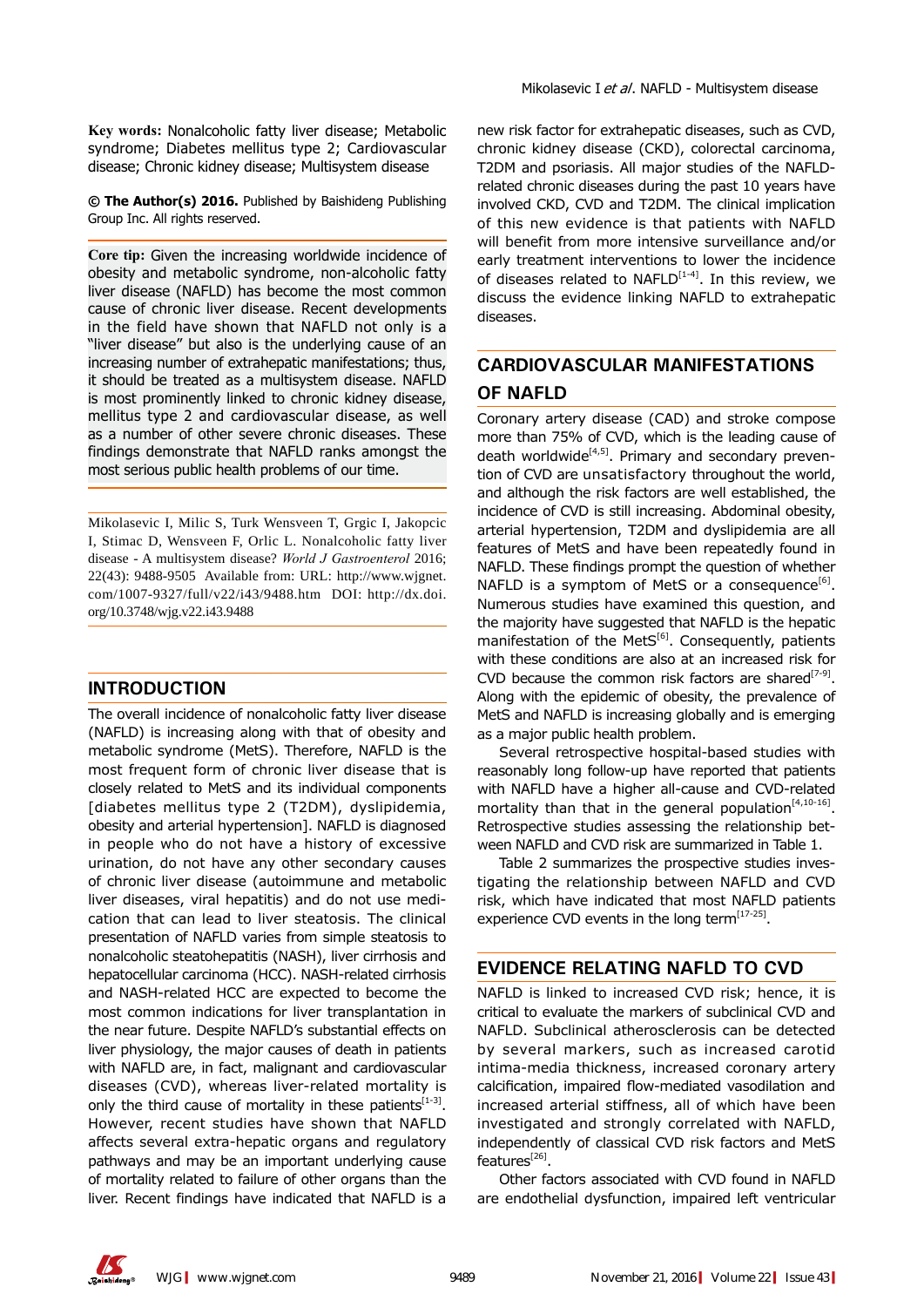**Table 1 Principal retrospective studies of cardiovascular diseases mortality and morbidity risk in patients with nonalcoholic fatty liver disease (published in the past 10 years)**

| Ref.                          | <b>Study design</b>  | <b>Study size</b> | Diagnosis of | Follow-up     | Adjusted                   | <b>Major findings</b>                                                                         |
|-------------------------------|----------------------|-------------------|--------------|---------------|----------------------------|-----------------------------------------------------------------------------------------------|
|                               |                      |                   | <b>NAFLD</b> | duration (yr) | clinical                   |                                                                                               |
|                               |                      |                   |              |               | variables                  |                                                                                               |
| Ekstedt et al <sup>[13]</sup> | Retrospective;       | 129               | Histological | 13.7          | Matched for                | NASH subjects (not those with simple steatosis)                                               |
|                               | Hospital-based       |                   |              |               | gender, age<br>and country | had higher rates of all-cause, CVD and liver-related<br>mortality than the general population |
| Stepanova et                  | Retrospective;       | 289               | Histological | 6.25          | No                         | Higher risk of liver-related mortality in NASH than                                           |
| $dl^{[15]}$                   | Population-based     |                   |              |               | adjustments                | non-NASH. NAFLD and type II diabetes had the                                                  |
|                               |                      |                   |              |               | made                       | highest risk for overall and liver-related mortality                                          |
| Ekstedt et $al^{[14]}$        | Retrospective;       | 229               | Histological | 26.4          |                            | NAFLD patients had increased risk of death, with                                              |
|                               | Community-based      |                   |              |               |                            | a high risk of death from CVD and liver-related                                               |
|                               |                      |                   |              |               |                            | disease                                                                                       |
|                               |                      |                   |              |               |                            | Fibrosis stage predicted all-cause, CVD and liver-                                            |
|                               |                      |                   |              |               |                            | related death                                                                                 |
| Rafiq et al <sup>[10]</sup>   | Retrospective;       | 173               | Histological | 13            | No                         | Higher liver-related mortality but no difference in                                           |
|                               | Hospital-based       |                   |              |               | adjustments                | overall mortality (NASH vs simple steatosis)                                                  |
|                               |                      |                   |              |               | made                       |                                                                                               |
| Soderberg et                  | Retrospective;       | 118               | Histological | 18            | Matched for                | Increased total mortality in NAFLD was                                                        |
| $al^{[11]}$                   | Hospital-based       |                   |              |               | gender, age                | predominantly CV-related compared with matched                                                |
|                               |                      |                   |              |               | and year                   | reference population                                                                          |
| Dunn et al <sup>[16]</sup>    | Retrospective cohort | 2343              | Computed     | 5             |                            | No significant association was found between                                                  |
|                               |                      |                   | tomography   |               |                            | NAFLD and risk of all-cause mortality and cause-                                              |
|                               |                      |                   |              |               |                            | specific                                                                                      |
|                               |                      |                   |              |               |                            | (CVD, cancer and liver) mortality and morbidity.                                              |
|                               |                      |                   |              |               |                            | <b>NAFLD</b> patients                                                                         |
|                               |                      |                   |              |               |                            | (steatosis > 30% on imaging) averaged 8 yr younger                                            |
|                               |                      |                   |              |               |                            | than those without NAFLD                                                                      |

NAFLD: Nonalcoholic fatty liver disease; CVD: Cardiovascular diseases; NASH: Nonalcoholic steatohepatitis.

(LV) function, epicardial fat, and clinical manifestations, such as obstructive sleep apnea syndrome and microangiopathic consequences $^{[12]}$ .

### **CLINICAL AND SUBCLINICAL CVD AND NAFLD MARKERS**

CVD risk in patients with NAFLD is related to increased carotid intima media thickness (IMT), which is a characteristic of subclinical atherosclerosis and an important predictor of myocardial infarction, and the presence of carotid atherosclerotic plaques $[12,27-30]$ . The strong relationship between increased IMT and NAFLD has been confirmed in several studies indicating that NAFLD predicts an increased carotid IMT independently of traditional cardiometabolic risk factors[12,31-36].

Salvi *et al*<sup>[37]</sup> have evaluated the relationship between NAFLD and subclinical vascular damage and have found that NAFLD was associated with MetS in 48% of the cases. In the same paper, IMT values were strongly related to the number of metabolic syndrome factors.

In a study by Targher *et al*<sup>[38]</sup>; the severity of liver histology in NAFLD is strongly correlated with initial carotid atherosclerosis, independently of classical risk factors, thus indicating that the degree of liver damage may be important in atherosclerosis progression. Subclinical cardiovascular disease is shown to be closely associated with the severity of liver disease $^{[38,39]}$ .

Arterial stiffness is an independent marker of symptomatic CVD and is measured by pulse wave velocity $[40]$ . It indicates a loss of arterial elastic properties, which is linked to increased pulse pressure, LV hypertrophy, subendocardial ischemia, endothelial dysfunction and cardiac fibrosis $[41]$ . Several studies have reported a strong association between NAFLD and impaired arterial elastic characteristics[36,37,40,42-44]. Furthermore, Lee *et al*<sup>(45)</sup> have found an independent association between arterial stiffness and the risk of NAFLD regardless of established CVD risk factors.

Circulatory endothelial dysfunction is one of the earliest-appearing markers of atherosclerosis. Disfunction is defined as brachial artery flow-mediated dilatation, and is significantly lower in patients with NAFLD compared with non-steatotic controls, thus indicating that NAFLD is associated with endothelial dysfunction, separately from MetS<sup>[44]</sup>. Villanova et al<sup>[46]</sup> have reported that NAFLD without MetS is strongly associated with increased carotid IMT.

The relationship between the degree of fatty liver severity and epicardial fat thickness has been described in obese NAFLD patients<sup>[12,47]</sup>. Epicardial fat correlates with MetS, abdominal visceral adiposity, atherosclerosis and  $CAD^{[12,48-50]}$ . As a source of vasoactive products and cytokines, it may regulate coronary arterial tone and influence CAD, atrial fibrillation, systolic dysfunction and heart failure $[12,51-55]$ . Cardiac steatosis has been found to be a strong predictor of LV diastolic dysfunction in a study where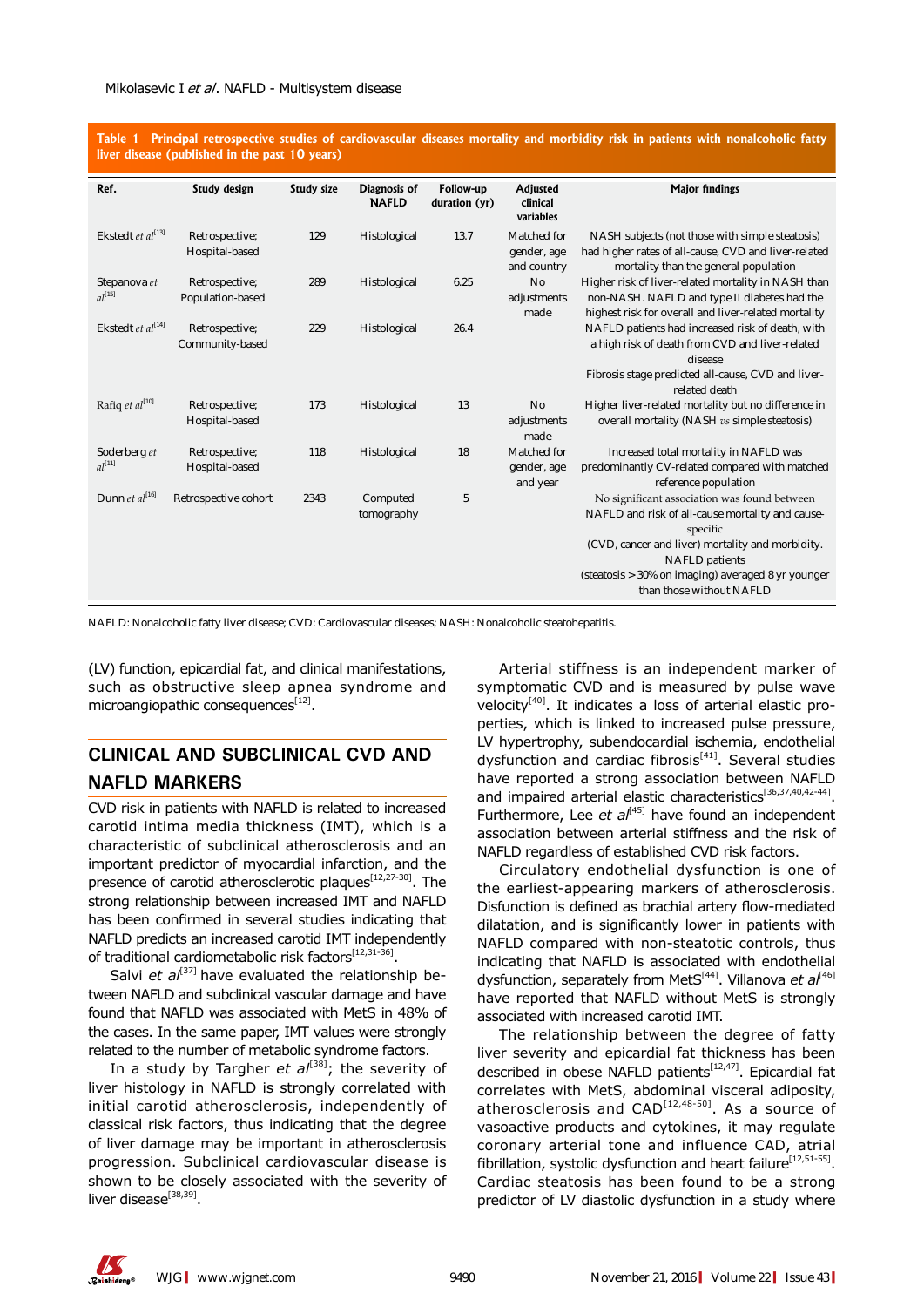#### **Table 2 Principal prospective studies of cardiovascular diseases mortality and morbidity risk in patients with nonalcoholic fatty liver disease (published in the past 10 years)**

| Ref.                                               | <b>Study design</b>                  | <b>Study</b><br>size | Diagnosis of<br><b>NAFLD</b>                               | Follow-up<br>duration (yr) | Adjusted clinical variables                                                                                                                                                                                                                                   | <b>Major findings</b>                                                                                                                                                                                                                                                 |
|----------------------------------------------------|--------------------------------------|----------------------|------------------------------------------------------------|----------------------------|---------------------------------------------------------------------------------------------------------------------------------------------------------------------------------------------------------------------------------------------------------------|-----------------------------------------------------------------------------------------------------------------------------------------------------------------------------------------------------------------------------------------------------------------------|
| Targher et al[17]                                  | Prospective;<br>Hospital-<br>based   | 2013                 | Ultrasound                                                 | 6.5                        | Gender, age, BMI, smoking status, diabetes<br>duration, alcohol consumption, BP, HbA1c, TG,<br>HDL, LDL cholesterol, GGT, use of medications<br>(anti-hyperglycemic, antihypertensive, lipid-<br>lowering, or anti-platelet drugs), and metabolic<br>syndrome | NAFLD was independently<br>associated with increased risk<br>of nonfatal CVD events and<br><b>CVD</b> mortality                                                                                                                                                       |
| Hamaguch et<br>$al^{[18]}$                         | Prospective;<br>Community-<br>based  | 1637                 | Ultrasound                                                 | 5.0                        | Gender, age, BMI, smoking, alcohol consumption,<br>BP, TG, HDL, LDL cholesterol, MetS                                                                                                                                                                         | NAFLD was independently<br>associated with increased risk<br>of nonfatal CVD events                                                                                                                                                                                   |
| Haring et al[19]                                   | Prospective;<br>Community-<br>based  | 4160                 | Ultrasound                                                 | 7.3                        | Gender, age, WC, diabetes, alcohol consumption,<br>BP, physical activity, education level, civil status,<br>equalized income, and Functional Co-morbidity of all-cause and CVD mortality<br>Index                                                             | NAFLD was independently<br>associated with increased risk<br>in men                                                                                                                                                                                                   |
| Wong et al <sup>[24]</sup>                         | Prospective;<br>Hospital-<br>based   | 612                  | Ultrasound                                                 | 1.8                        | Gender, age, BMI, WC, smoking status, diabetes,<br>alcohol consumption, BP, fasting glucose, ALT,<br>TG, HDL, LDL cholesterol, creatinine                                                                                                                     | NAFLD was independently<br>associated with an increased<br>prevalence of CVD at baseline,<br>but there was no significant<br>association between NAFLD<br>and risk of incident CVD<br>events                                                                          |
| Lazo et $al^{[28]}$<br>Stepanova et<br>$al^{[22]}$ | Prospective;<br>Population-<br>based | 11371                | Ultrasound                                                 | 14.3                       | Gender, age, ethnicity, BMI, education, smoking<br>status, BP, alcohol consumption, physical<br>activity, hypercholesterolemia diabetes                                                                                                                       | Independent increased risk<br>of CVD but no significant<br>association between NAFLD<br>and all-cause and cause-<br>specific (CVD, cancer and liver)<br>mortality                                                                                                     |
| Zhou et al <sup>[20]</sup>                         | Prospective;<br>Community-<br>based  | 3324                 | Ultrasound                                                 | 4.0                        | No adjustment made                                                                                                                                                                                                                                            | Patients with NAFLD had<br>about 3-fold higher rates of all-<br>cause and CVD mortality than<br>those without NAFLD                                                                                                                                                   |
| Treeprasertsuk<br>$et$ $al^{[25]}$                 | Prospective;<br>Community-<br>based  | 309                  | Ultrasound/<br><b>CT</b>                                   | 11.5                       | Gender, age                                                                                                                                                                                                                                                   | Framingham risk score<br>accurately predicted the<br>higher 10-yr CAD risk in<br>NAFLD patients and was the<br>only variable significantly<br>associated with the risk of<br>developing new onset CVD<br>events                                                       |
| Kim et al $^{[23]}$                                | Prospective;<br>Population-<br>based | 11154                | Ultrasound<br>and<br>advanced<br>fibrosis score<br>systems | 14.5                       | Gender, age, ethnicity, education, income,<br>diabetes, BP, history of CVD, lipid-lowering<br>medication, smoking status, WC, alcohol<br>consumption, caffeine consumption, total and<br>HDL cholesterol, transferrin saturation, and CRP                     | NAFLD was not associated<br>with increased all-cause<br>mortality. However, NAFLD<br>with advanced hepatic fibrosis<br>was independently associated<br>with increased risk of all-cause<br>mortality. Increase in mortality<br>was almost entirely from CVD<br>causes |

NAFLD: Nonalcoholic fatty liver disease; BMI: Body mass index; BP: Blood pressure; TG: Triglycerides; GGT: Gamma-glutamyl transferase; MetS: Metabolic syndrome; WC: Waist circumference; ALT: Alanine aminotransferase; CRP: C-reactive protein; CVD: Cardiovascular diseases; NASH: Nonalcoholic steatohepatitis.

subjects with a higher intra-hepatic fat content had a significantly higher myocardial fat content $[2,56]$ .

Coronary artery calcification (CAC) ascertained by computed tomography is considered to be an independent marker of CVD ris $k$ <sup>[57]</sup>. A study conducted in 2007 in subjects with MetS identified an independent association of NAFLD with CAC<sup>[58]</sup>. Similar results have been reported by several other researchers<sup>[59-61]</sup>.

NAFLD is also correlated with impaired LV diastolic

dysfunction. Goland et al<sup>[62]</sup> were the first to report that NAFLD patients, in the absence of obesity, hypertension, and T2DM, have altered LV geometry and features of LV diastolic dysfunction. Fallo et al<sup>[63]</sup> have reported that NAFLD is significantly associated with insulin resistance and LV diastolic function, thus suggesting a parallel increase in metabolic and cardiac risk.

On the basis of the above findings, NAFLD may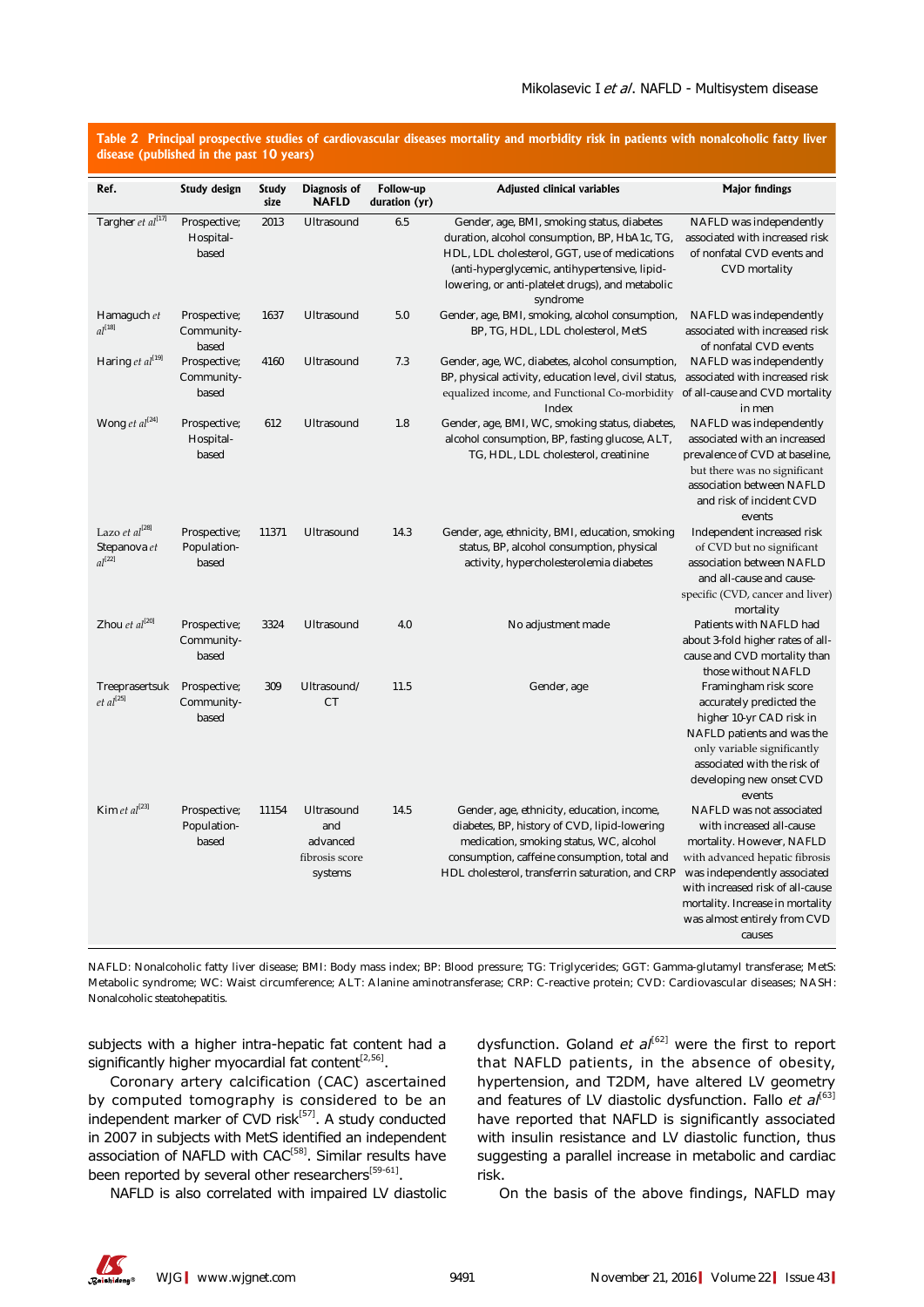#### Mikolasevic I et al. NAFLD - Multisystem disease



**Figure 1 Pathophysiological mechanisms linking obesity, nonalcoholic fatty liver disease, cardiovascular disease, chronic kidney disease and diabetes mellitus type 2.** NAFLD: Nonalcoholic fatty liver disease; RAAS: Renin-angiotensin-aldosterone system.

be an independent contributor to the development of atherosclerosis and other structural and functional cardiac alterations, which subsequently lead to clinical CVD and potentially an increased risk of congestive heart failure (HF).

Similar results have been shown in two large population-based cohort studies (more than 7000 subjects) in which serum liver enzyme-diagnosed NAFLD has been found to be independently associated with an increased incidence of HF<sup>[64-66]</sup>.

Atrial fibrillation (AF) is one of the consequences of diastolic dysfunction. Few studies have examined the relationship between NAFLD and risk of incident AF in subjects with T2DM. NAFLD has been shown to be associated with an increased risk of AF, independently of gender, age, hypertension, LV hypertrophy and PR interval<sup>[12,67,68]</sup>. Additionally, a prospective study of nearly 1000 subjects has reported that NAFLD is an independent risk factor of AF<sup>[69]</sup>.

NAFLD is also associated with prolonged QTc interval (strong predictor of ventricular arrhythmias and sudden cardiac death<sup>[70,71]</sup>) in T2DM even after adjusting for multiple known risk factors, which is a viable interpretation of the increased CVD mortality associated with NAFLD<sup>[2,72]</sup>.

Echocardiographic findings of aortic valve sclerosis have been linked with NAFLD, independently of established CVD risk factors, in both diabetic and non-diabetic individuals $[2,73,74]$ . Moreover, the ultrasonographic severity of NAFLD and LV diastolic dysfunction are significantly associated.

### **PATHOPHYSIOLOGICAL MECHANISMS LINKING NAFLD AND CVD**

Although several well-established common risk factors explain the association between CVD and NAFLD, the precise pathophysiological mechanisms underlying this complex relationship are still unclear. Numerous pathophysiological mechanisms link these two diseases, including oxidative stress, atherogenic dyslipidemia, subclinical inflammation, insulin resistance, endothelial dysfunction and an abnormal adipokine profile, as shown in Figure  $1^{[12]}$ .

Many studies have shown that components of oxidative stress (possibly initiated by NAFLD) may be involved in the pathogenesis of CVD and increase CVD risk<sup>[75-78]</sup>. In patients with NAFLD, high levels of triglycerides and low levels of HDL-C have been observed, which indicates atherogenic dyslipidemia<sup>[12,79]</sup>. Atherogenic dyslipidemia in conjunction with insulin resistance and abdominal visceral adiposity constitutes the major factor involved in accelerated atherosclerosis[12,80-82].

Hepatic accumulation of lipids causes subacute liver inflammation $[12]$ . Atherosclerosis has been correlated with liver damage, with increased levels in patients with simple steatosis and especially in NASH patients<sup>[12]</sup>. Additionally, patients with NAFLD have increased levels of circulating endothelial progenitor cells (EPC), such levels are associated with the severity of NAFLD. According to recent manuscript, these cells may play a role in the early natural history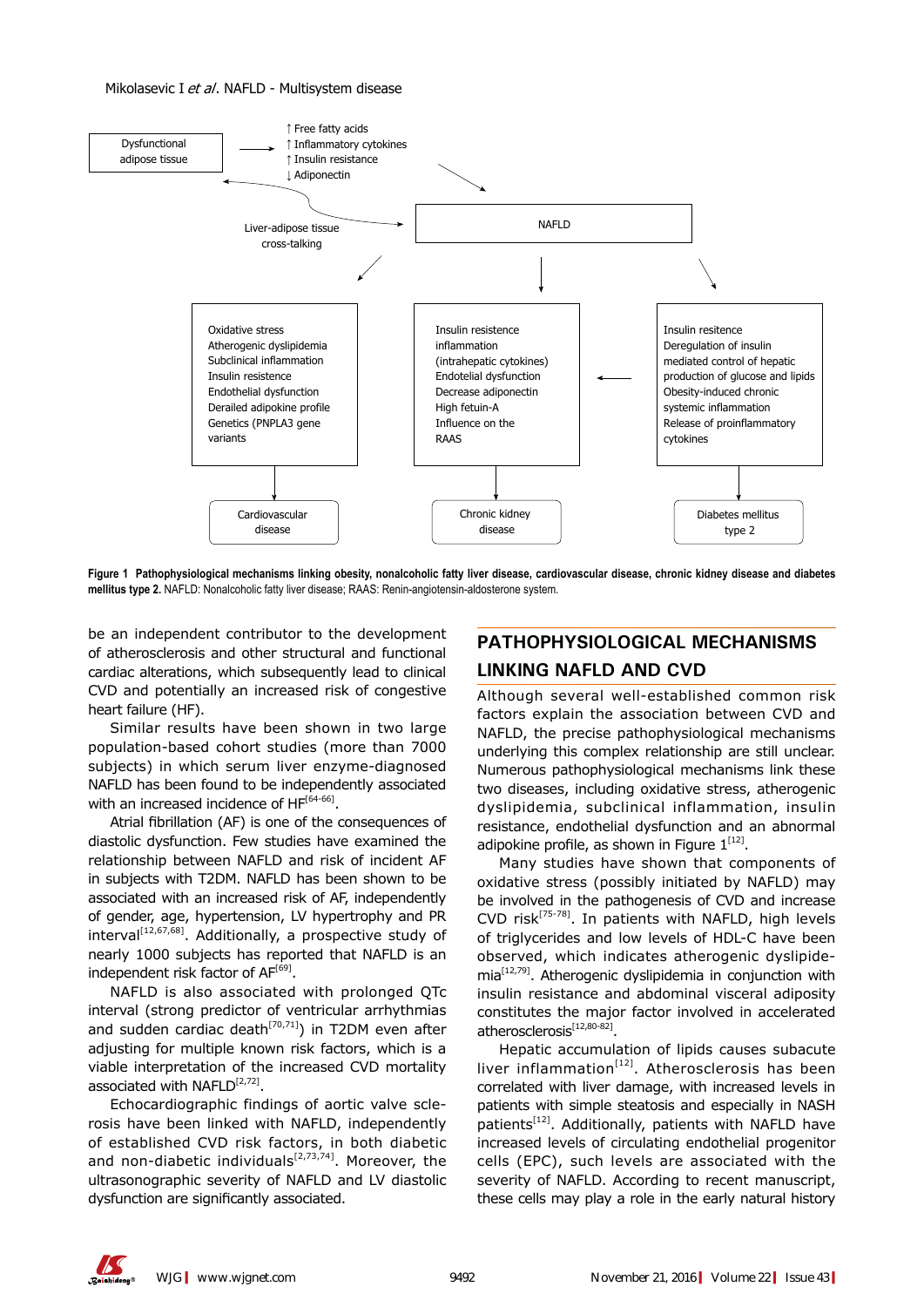of NAFLD. EPC might be increased in an attempt to repair the endothelial damage resulting from metabolic alterations accompanying NAFLD<sup>[83]</sup>.

Insulin resistance is a crucial contributor to NAFLD, MetS and atherosclerosis. Increased liver fat content appears to be the best independent predictor of IR in skeletal muscle, adipose tissue, and the liver $[84,85]$ . Hence, with more advanced stages of NAFLD, liver fat is progressively increased, thus increasing the risk of CVD. NAFLD may act as a stimulus for further increased whole-body IR and dyslipidemia (with a typical overproduction of triglyceride and cholesterolrich remnant particles), thereby leading to increased atherosclerosis<sup>[84,86]</sup>.

Reduced adiponectin secretion, which has antiatherogenic, anti-inflammatory and anti-fibrotic characteristics, in conjunction with increased leptin secretion, which has the opposite effects, promotes progression of fatty steatosis to NASH and CVD<sup>[12]</sup>. Additionally, TNF-a and IL-6 released from the abdominal visceral fat influence mitochondrial and endothelial dysfunction and increase free fatty acids levels, which contribute to atherosclerosis and CAD progression[12,87-89].

#### **NAFLD AND CVD GENETICS**

The underlying genetic bases of both NAFLD and CAD have been widely studied, and recenly reviewed by Li et al<sup>[90]</sup>. The authors have reviewed the literature on gene polymorphisms of the leptin receptor (LEPR), apolipoprotein C3 (APOC3), adiponectin-encoding gene (ADIPOQ), peroxisome proliferator-activated receptors (PPAR), sterol regulatory element-binding proteins (SREBP), microsomal triglyceride transfer protein (MTTP), transmembrane 6 superfamily member 2 (TM6SF2), tumor necrosis factors-alpha (TNF- $\alpha$ ) and manganese superoxide dismutase (MnSOD), all of which have been linked to NAFLD and CAD.

Most consistently reported gene is patatin-like phospholipase-3 (PNPLA3, known as adiponutrin) $[12]$ . Petta *et al*<sup>[91]</sup> have evaluated carotid atherosclerosis in NAFLD patients and have reported that the PNPLA3 GG genotype is associated with a higher severity of carotid atherosclerosis in younger subjects with NAFLD. *PNPLA3* gene variants may increase lipid storage in the arterial walls and also induce release of ICAM-1, an endothelium-derived inflammatory marker that has been associated with myocardial infarction and stroke<sup>[12,92]</sup>.

#### *Key considerations*

NAFLD is an independent contributor to CVD progression and is associated with an enhanced risk of cardiovascular disease, regardless of the established risk factors. The risk of CVD mortality may be greater in subgroups with a necro-inflammatory form of NAFLD (*e.g.,* NASH) and advanced fibrosis, compared with

subgroups with simple steatosis. Given the incidence of these diseases, it is of clinical and scientific interest to further elucidate the underlying mechanisms of liver progression to prevent CVD complications. NAFLD patients should be screened for CVD diseases, as has been proposed by many authors. Further studies should demonstrate how modification of the underlying liver disease progression may affect CVD outcome, to determine whether NAFLD treatment, and consequently the reversion of liver disease, can lower the incidence of CVD.

#### **DIABETES MELLITUS AND NAFLD**

#### *Epidemiology of diabetes and NAFLD*

T2DM is a multi-factorial disease, in which the body no longer properly responds to physiological insulin concentrations, generally as a result of chronic hypernutrition and obesity. Hepatic IR, in addition to chronic dyslipidemia, appears to be a key underlying mechanism of NAFLD<sup>[93]</sup>. Therefore, NAFLD and DM often occur within the same patient. Epidemiological studies have shown that 18%-33% of individuals with NAFLD also have T2DM and as many as 66%-83% of those with fatty liver disease have some form of insulin resistance<sup>[94-96]</sup>. In a study in which NAFLD patients were subjected to two-step hyperinsulinemic euglycemic clamp analysis all subjects with NAFLD were shown to be insulin resistant $[97]$ .

T2DM is a key risk factor for the development of severe liver diseases<sup>[95]</sup>. NAFLD patients with T2DM, compared with people without this disease, have a 2.6-fold higher risk of developing NASH<sup>[98]</sup>. This risk further increases with increasing body weight. The prevalence of NASH development in obese T2DM patients with NAFLD may be as high as 40%, whereas it is less than 5% in people without T2DM<sup>[99]</sup>. T2DM is linked to an accelerated rate of liver fibrosis progression<sup>[100]</sup> and strongly increases the risk of developing cirrhosis $[101]$ . Miele and colleagues have shown that T2DM patients, compared with controls, have an almost threefold higher risk of developing hepatocellular carcinoma $^{[102]}$ . As a result, T2DM increases the risk of liver-related death in NAFLD patients by up to 22-fold $^{[103]}$ .

Finally, a large prospective study has shown that NAFLD increased the chances of developing nonfatal coronary heart disease, ischemic stroke, or cardiovascular death by more than 50% in T2DM patients<sup>[104]</sup>. It is still unknown how NAFLD promotes cardiovascular disease in T2DM, and pharmacological therapy that increases the risk of developing CVD should therefore be avoided in this patient group<sup>[105,106]</sup>.

#### *Pathophysiology of diabetes and NAFLD*

Although IR appears to be essential for the development of both fatty liver disease and T2DM, an inability of the liver to sense insulin is by itself does not induce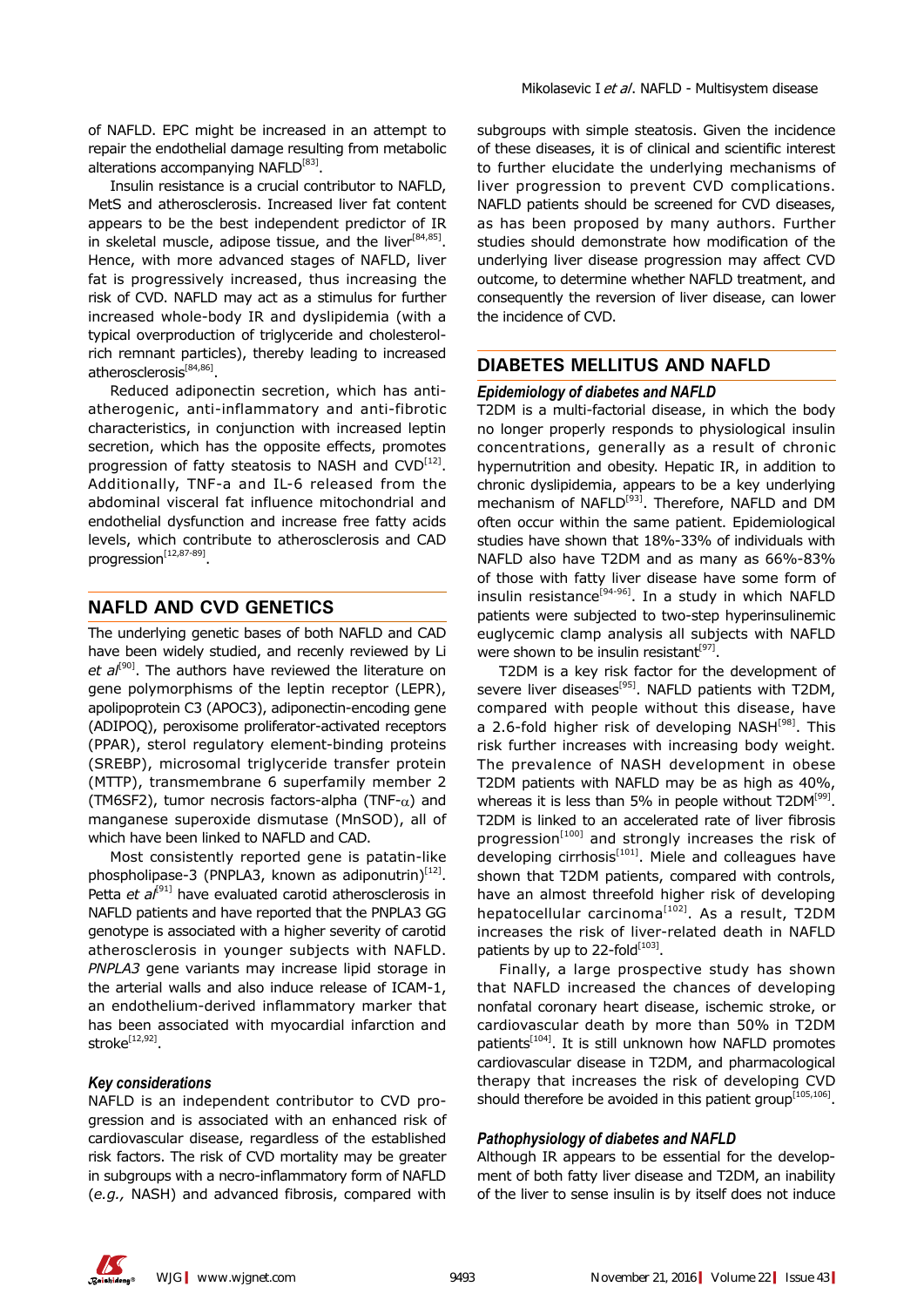NAFLD. This is illustrated by the observation that liver disease is common but not universal in T1DM patients<sup>[107]</sup>. Consistently with the "multiple hit" theory, additional risk factors, such as obesity, poor glycemic control and age, are associated with development of NAFLD in individuals with T1DM<sup>[108]</sup>.

A key event in the development of NAFLD appears to be the deregulation of insulin-mediated control of hepatic production of glucose and lipids. In healthy individuals, insulin impairs gluconeogenesis while promoting lipogenesis. In NAFLD, especially in the context of T2DM, a paradoxical situation occurs in that IR results in a reduced ability to inhibit gluconeogenesis, whereas insulin-driven lipogenesis still occurs and is even enhanced. These circumstances have led to the hypothesis that hepatic IR is partial, limiting the Akt signaling arm while still allowing for SREBP1c activation $[109]$ . Indeed, animal studies have shown that hepatic elimination of the insulin receptor does not result in higher levels of triglycerides (TG) in the liver or in circulation<sup>[110]</sup>. Defects in Akt signaling result in increased gluconeogenesis, whereas impaired activation of PKCλ is associated with hypolipidemia and decreased expression of SREBP1 $c^{[111]}$ .

To assess the model of selective hepatic postreceptor insulin resistance in humans, Semple RK and colleagues have studied a number of patients with rare mutations in either the insulin receptor or in the protein kinase  $Akt2^{[112]}$ . Patients with primary defects at the level of the insulin receptor did not have metabolic dyslipidemia. In contrast, patients with Akt2 mutations showed marked metabolic dyslipidemia with elevated fasting TG, high VLDL/TG/cholesterol ratios, low HDL cholesterol levels and high small dense LDL levels. Additionally, liver fat and hepatic lipogenesis were strongly increased in these patients.

A second factor that contributes to the aggravation of NAFLD in T2DM is obesity-induced chronic systemic inflammation, which originates in visceral adipose tissue $^{[113]}$ . When adipocytes become hypertrophic as a result of hypernutrition, their access to proper oxygenation is reduced $[114]$ , and they become physically restricted by the stromal matrix $[115]$ . Hypertrophic adipocytes therefore induce expression of stress ligands on their cell membrane, thus activating the local immune system and driving a sterile inflammatory response in adipose tissue<sup>[116]</sup>. As obesity progresses, adipose tissue inflammation is aggravated, ultimately leading to the release of pro-inflammatory cytokines<sup>[116-118]</sup>. The increased amount of free fatty acids (FFAs) in circulation, caused by IR, stimulates FFA uptake by the liver, thus contributing to lipid accumulation and inflammation in the liver and development of NAFLD<sup>[119]</sup>.

In summary, the clinical complications of T2DM and NAFLD are both dependent on IR. However, differences in secondary aggravating factors indicate that treatment of one disease will not necessarily result in improvement in the symptoms of the other (Figure 1).

#### *Key considerations*

NAFLD is associated with a two to five times higher risk for development of T2DM. Many authors have suggested screening for T2DM in patients with NAFLD by periodically performing simple laboratory tests. Additionally, NAFLD patients with T2DM have a 2.6-fold higher risk of developing NASH compared with patients without this disease<sup>[98]</sup>. This risk further increases with body weight. The prevalence of NASH development in obese T2DM patients with NAFLD may be as high as 40%, whereas it is less than 5% in people without T2DM<sup>[99]</sup>. T2DM is associated with an accelerated rate of liver fibrosis progression $[100]$  and strongly increases the risk of developing cirrhosis<sup>[101]</sup>. In addition, T2DM is associated with a higher prevalence of hepatic malignancies in NAFLD patients. As a result, T2DM increases the risk of liver-related death in NAFLD patients by up to 22-fold. Future studies should determine which screening regimens for liver disease should be applied to which T2DM patients. Additionally, it is not clear to what extent NAFLD contributes to T2DM and whether improvement of its clinical parameters might lower the risk for development of T2DM. Moreover, it is not known whether treatment of NAFLD could improve glycemic control in NAFLD patients who have developed T2DM.

### **NONALCOHOLIC FATTY LIVER DISEASE AND CHRONIC KIDNEY DISEASE**

The prevalence of chronic kidney disease (CKD) is approximately 4.3%-13% in the general population, but it is expected to increase $[4]$ . Because there is a high death risk primarily associated with adverse cardiovascular events, less than half of CKD patients develop end-stage renal disease (ESRD). Patients with CKD stage three may benefit the most from early referral strategies. There are many well-known risk factors that contribute to the progression of CKD, such as obesity, arterial hypertension, and T2DM. Recognizing groups of patients at risk for CKD is a clinical challenge. Owing to high morbidity, mortality and healthcare costs related to CKD, many scientists have sought to elucidate the underlying cause of CKD, and identification of modifiable risk factors for CKD has attracted increasing attention. Recent data have shown that IR and MetS are related to an increased incidence of albuminuria and CKD. The strongest evidence for this pathogenic link is that arterial hypertension and T2DM are the major etiological factors of CKD. As shown by many authors, NAFLD and CKD are related to the same group of cardiometabolic risk factors, including MetS and its individual components, and they are both associated with an increased risk of incident CVD events. CKD and NAFLD have several common traditional and non-traditional cardiometabolic risk factors,

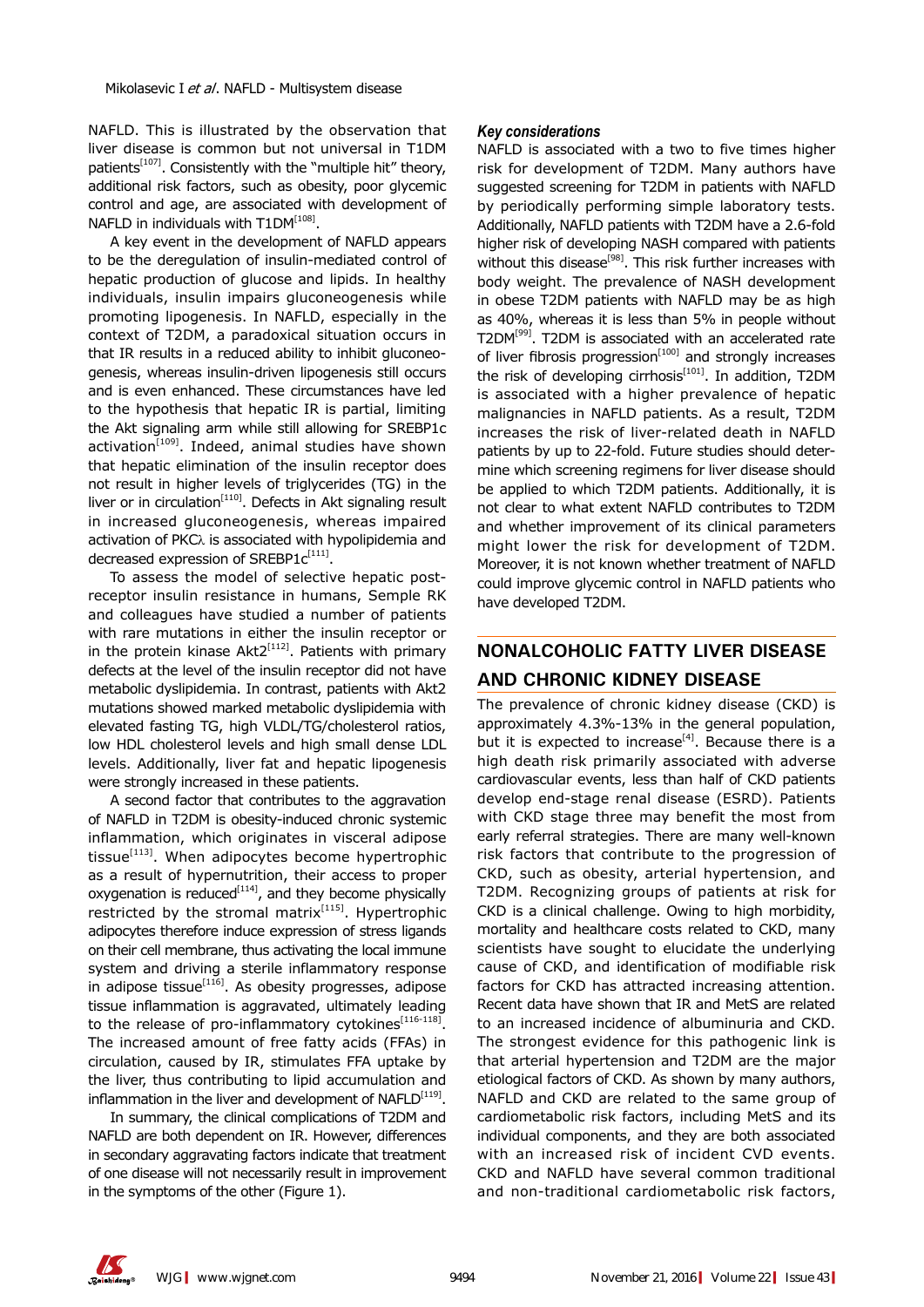including higher hemostatic and plasma factors, lower circulating insulin-like growth factor-1 (IGF-1) levels, hyperuricemia, oxidative stress biomarkers and endothelial dysfunction. Recent studies have shown a correlation between CKD and NAFLD: there is a significantly higher prevalence of CKD in patients with NAFLD/NASH compared with patients without  $NAFLD/NASH^{[1,3,4,120-124]}$ . Thus, it is not surprising that the connection between NAFLD, IR and MetS suggests that NAFLD may predict the occurrence of CKD. Moreover, data from the United Network Organ Sharing database from 2002-2011 have revealed an increase in NASH-related cirrhosis after simultaneous liver-kidney transplantation<sup>[1,123,125]</sup>. It is difficult to determine a causal relationship between CKD and NAFLD, owing to similarity in traditional risk factors for NAFLD and CKD.

## **EPIDEMIOLOGICAL EVIDENCE LINKING NAFLD AND CKD**

On the basis of earlier observations that approximately 90% of patients with NAFLD have more than one component of MS, and 35%-75% of patients meet the diagnostic criteria, it is not surprising that patients with NAFLD may also have decreased renal function<sup> $[126]$ </sup>. To date, many cross-sectional and retrospective studies involving patients with and without diabetes have shown that the prevalence of CKD in patients with NAFLD is increasing. In the majority of studies, the relationship between CKD and NAFLD is independent of co-morbidities, such as MetS and  $IR^{[127-131]}$ . CKD is defined by decreased estimated glomerular filtration rate (eGFR) and/or the presence of significant proteinuria. By detecting elevated liver enzymes, such as gamma-glutamyl transferase (GGT) or alanine aminotransferase (ALT), or by imaging techniques, primarily abdominal ultrasound, researchers diagnosed NAFLD. Notably, approximately half of the patients' aminotransferase levels, which are used as a marker of liver damage, were normal. Accordingly, in patients with normal aminotransferase values, NAFLD and liver fibrosis cannot be excluded; thus, the results of these studies should be carefully interpreted<sup>[121,126-131]</sup>. Although it is an invasive technique with possible sampling mistakes, liver biopsy remains the "gold standard" in diagnosing and staging NAFLD<sup>[126]</sup>. In the literature, few studies have used liver biopsy for detection and grading of NAFLD in the context of CKD. Interestingly, patients from a study with histologically defined NASH had lower eGFR and higher prevalence of CKD or abnormal albuminuria than matched controls. A study by Targher  $et \frac{a}{132}$  has shown that individuals with biopsy-confirmed NASH had moderately decreased eGFR and more frequent abnormal albuminuria and CKD than the matched control group. Additionally, the severity of NASH histology was related to decreased kidney function, independently of traditional risk

factors, MetS components and IR. Yilmaz et al<sup>[133]</sup> have come to similar conclusions.

Our group has examined the association between NAFLD and decreased kidney function. We have used transient elastography (TE) with controlled attenuation parameter (CAP) for NAFLD detection. In patients with CKD stages 3 and 4, we have found a high prevalence of NAFLD. In this study, the severity of liver steatosis defined by CAP had a negative correlation with kidney function $[134,135]$ . Because one third of the population has NAFLD, it is not possible to perform liver biopsy in such large groups. Therefore, TE with CAP may be a reasonable screening method for NAFLD, but further studies are needed.

Another interesting study by Sesti et al<sup>[124]</sup> has evaluated whether the severity of liver fibrosis estimated by NAFLD fibrosis score is related to the higher prevalence of CKD in patients with NAFLD. eGFR and NAFLD fibrosis scores were assessed in 570 patients with ultrasonography-diagnosed NAFLD. Subjects with a high probability of liver fibrosis had a 5.1-fold increased risk of having CKD (OR = 5.13, 95%CI: 1.13-23.28, *P*  $= 0.03$ ) compared with individuals at a low probability after adjustment for gender, age and BMI. After adjustment for statin therapy, glucose tolerance status and anti-hypertensive treatment in addition to gender, patients with a high probability of liver fibrosis had a 3.9-fold increased risk of CKD (OR = 3.94, 95%CI: 1.11-14.05,  $P = 0.03$ ) compared with individuals at a low probability.

A remaining question regarding the connection between CKD and NAFLD is whether NAFLD is only a risk marker or a pathogenic factor of CKD development. Several prospective studies have evaluated the relationship between NAFLD and the development of CKD. These studies have shown that NAFLD is independently associated with an increased risk of CKD and/or microalbuminuria; the HR was 1.49 to 4.38<sup>[136-139]</sup>. Similar conclusions have been reached retrospective study by Jia et al<sup>[140]</sup>. Unfortunately, no studies have assessed whether changes in NAFLD (either development of the severe form of NAFLD or resolution of NAFLD) modify the risk of incidence of CKD during the follow-up period $^{[3]}$ .

In 2014, a meta-analysis of 33 studies was performed with a total of over two thousand participants and has confirmed the relationship between NAFLD and CKD<sup>[141]</sup>. In this meta-analysis, NAFLD has been found to be correlated with an increasing risk of prevalent (OR = 2.12, 95%CI: 1.69-2.66) and incident (HR = 1.79, 95%CI: 1.65-1.95) CKD. Notably, NASH was associated with a higher prevalence (OR  $=$ 2.53, 95%CI: 1.58-4.05) and incidence (HR = 2.12, 95%CI: 1.42-3.17) of CKD than simple steatosis. Furthermore, advanced fibrosis was correlated with a higher prevalence (OR = 5.20, 95%CI: 3.14-8.61) and incidence (HR = 3.29, 95%CI: 2.30-4.71) of CKD than non-advanced fibrosis<sup>[141,142]</sup>.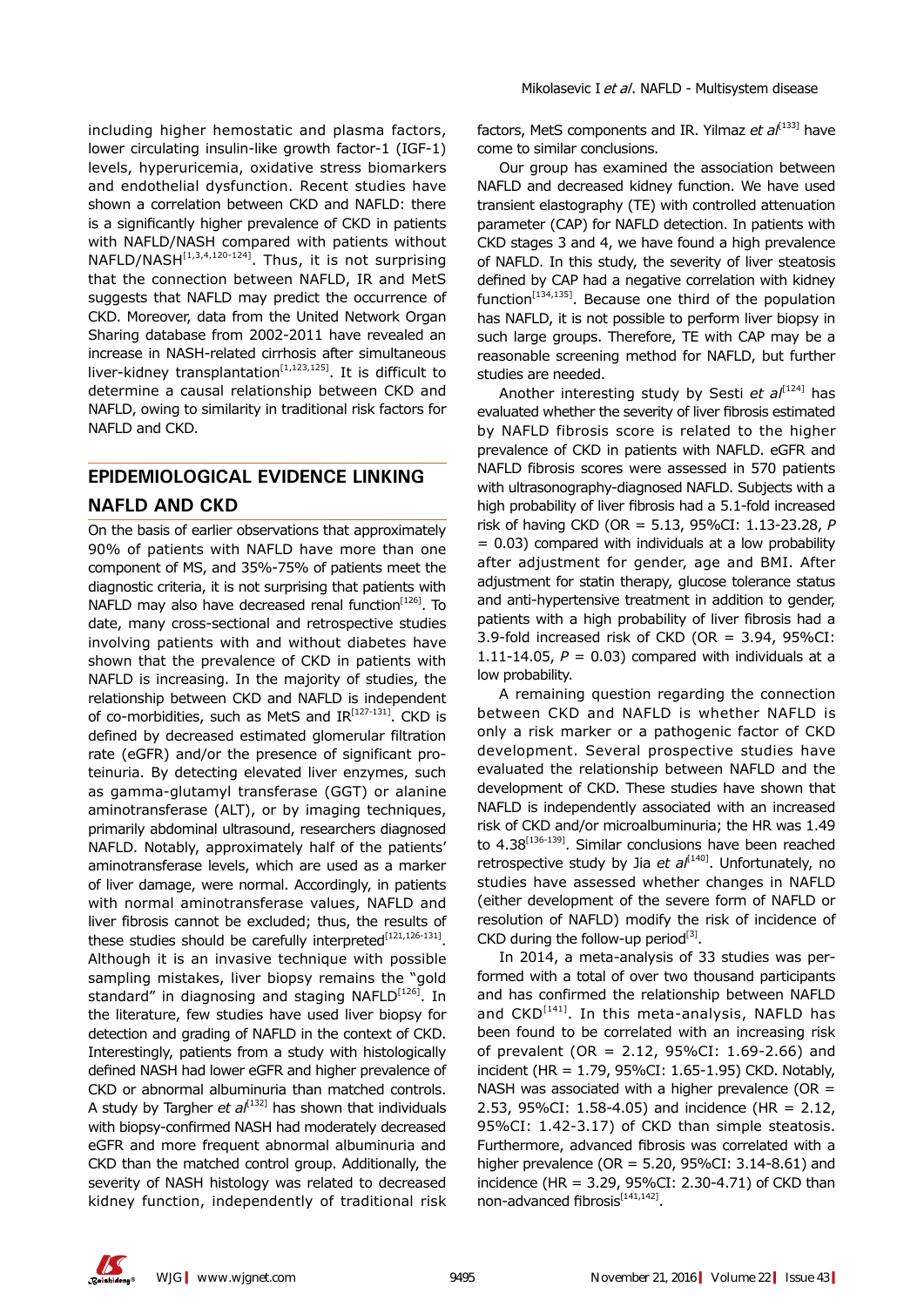### **MECHANISM LINKING NAFLD TO CKD**

Because NAFLD and CKD share many significant cardiometabolic risk factors, it should come as no surprise that these two diseases are closely associated. It is crucial to understand the mechanism linking these two conditions because new strategies for CKD prevention or treatment and its associated comorbidities may arise from novel insights into the underlying mechanism. The key questions regarding the link between these two conditions are (1) whether shared cardiometabolic risk factors are the basis of the association; (2) or whether NAFLD itself may, independently of shared cardiometabolic risk factors, contribute to CKD development; and (3) or whether the CKD development risk is dependent on the degree of liver disease in patients with NAFLD. These questions will determine whether the risk is increased with the severity of liver disease, such as NASH and/or liver fibrosis presence or development<sup>[74]</sup>.

Lipid and glucose metabolism is predominantly regulated by the liver, which is also a major source of inflammatory mediators linked with the pathogenesis of CKD and CVD. IR is the key pathophysiological factor for the development and progression of NAFLD. In addition, IR has been attributed to the development of CKD. Obesity is a known independent risk factor for CKD. Similarly, MetS and obesity have been described as strong predictors for the development of NAFLD<sup>[121]</sup>. The secretion of numerous classical biomarkers of inflammation and endothelial dysfunction is partly dependent on factors that are unregulated in the presence of IR and the MetS, and are principally produced by the liver. Therefore, a link between the liver and the inflamed adipose tissue, which releases FFA and secretes several proinflammatory adipokines, is likely. IR is a major pathogenic factor in the development of NAFLD and its associated comorbidities because it increases FFA uptake in the liver. As mentioned above, IR is a possible mechanism that links NAFLD and CKD, because it is a risk factor for  $CKD^{[3]}$ . When there is an increased influx of FFA, and chronic inflammation is present, the target and contributing factor in systemic inflammation is probably the liver. Therefore, the increased expression of intrahepatic cytokines mediated by hepatocellular damage and fat-derived factors may have a role in the progression of CKD in NAFLD[74,121,126,143].

Other pathophysiological mechanisms may be contributing factors in CKD development in patients with NAFLD. NAFLD patients, for example, have decreased plasma adiponectin levels, which are inversely correlated with the degree of NAFLD. An inverse correlation has also been found between adiponectin levels and proteinuria<sup>[3,74,144]</sup>. Ix *et al*<sup>[144]</sup> have explained this association several years ago. According to the authors, the mechanism that leads to NAFLD and CKD, occurring due to fat, liver and kidney communication, is established through two serum

proteins: fetuin-A and adiponectin, whose serum levels are associated with key components of MetS, but in opposite directions. High serum levels of fetuin-A have been found in patients with NAFLD and CKD. Fetuin-A inhibits adiponectin synthesis and is also an inductor of inflammatory signaling and IR, which are major factors driving T2DM, CVD and CKD development<sup>[3,74,144]</sup>.

Another "puzzle" believed to be a link between NAFLD and CKD is the renin-angiotensin system (RAS). The expression levels of all RAS components in hepatic stellate cells (HSC) in healthy liver are very low. As such, HSCs are normally unable to secrete angiotensin II (Ang II). When activated by hepatic injury, HSCs and other hepatic myofibroblasts express numerous components of the RAS, including receptor of angiotensin-converting enzyme and the angiotensin 1 (AT1) receptor. As a result, contraction and proliferation of HSCs *via* the AT1 receptor are induced because HSCs can synthesize Ang II. In the liver, IR and *de novo* lipogenesis are promoted by Ang II, as well as the production of proinflammatory cytokines. A range of fibrogenic actions (which includes cell migration, cell proliferation and collagen synthesis) is also stimulated by Ang II. The hypothesis that HSCs are activated and differentiated into myofibroblasts through Ang II promotion has been supported by recent studies. In addition, Ang II promotes inflammatory cytokine release, as well as extracellular matrix protein deposition in excessive amounts (Figure  $1$ )<sup>[121,145]</sup>.

#### *Key considerations*

A popular area of scientific research is the emerging evidence linking NAFLD and CKD. Many authors agree that NAFLD (in particular, biopsy-proven NASH) is associated with a greater prevalence of CKD, in spite of the limitations of the studies that investigated the association between NAFLD and CKD. Furthermore, NAFLD is associated with an increased risk of prevalence and incidence of CKD. Simple steatosis is associated with a lower prevalence and incidence of CKD than the necroinflammatory form of NAFLD (*e.g.,* NASH). Additionally, non-advanced fibrosis is associated with a lower prevalence and incidence of CKD than advanced fibrosis. These data suggest that CKD is associated with the stage of liver disease. According to the available literature, it is still not clear whether NAFLD is only an indicator of increased risk of CKD or is actively involved in the pathogenesis of CKD. However, most authors support the hypothesis that NAFLD is one of the pathophysiological mechanisms in the development and progression of CKD. Certainly, further prospective research is necessary to determine whether NAFLD is only an indicator of CKD or is actively involved in the pathogenesis of CKD<sup>[3,4,74,121,122,146]</sup>.

The mechanisms linking NAFLD and CKD have not been completely elucidated, but these conditions share common cardiometabolic risk factors and the final clinical consequence of increased CVD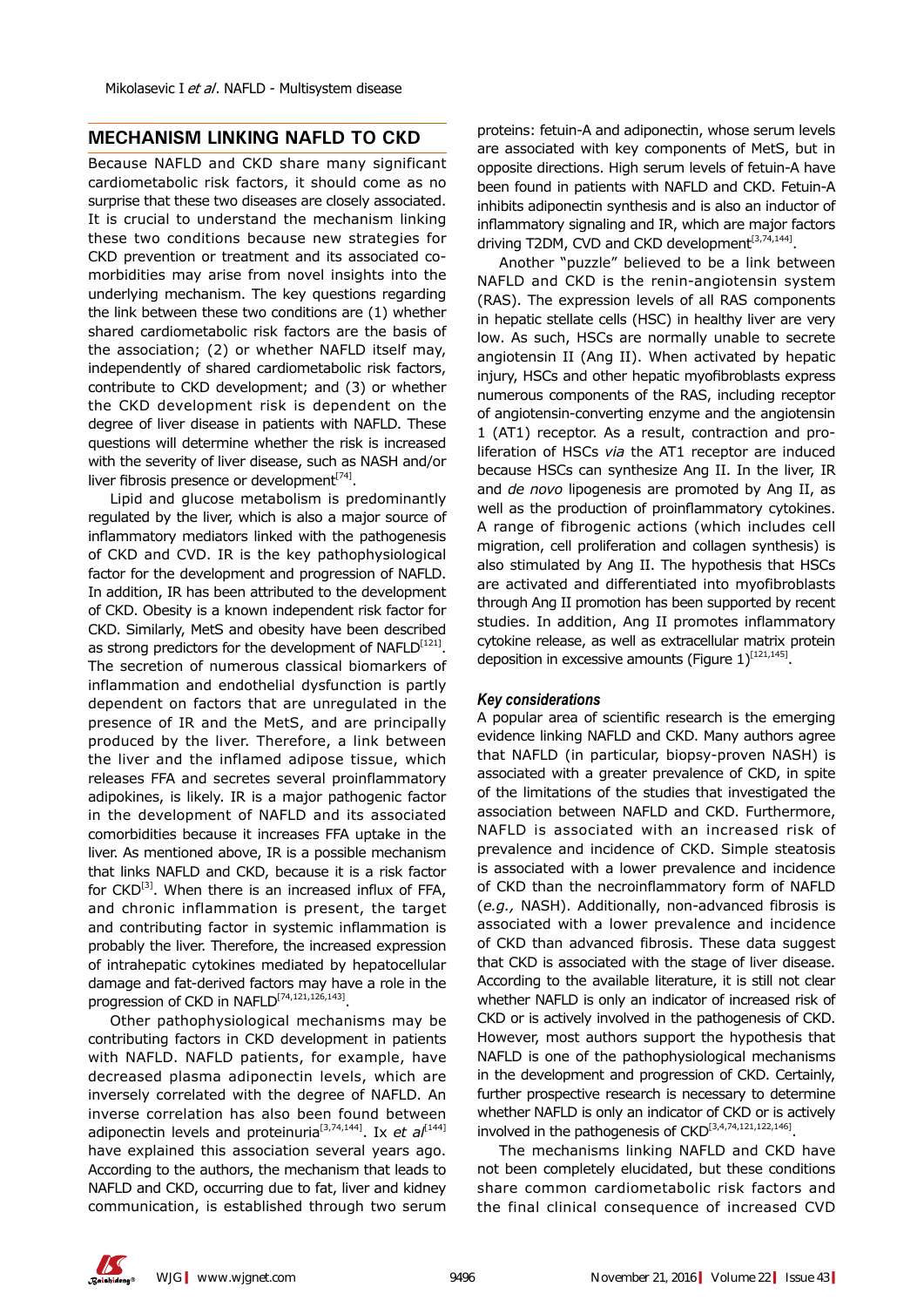morbidity and mortality. The prevalence of NAFLD is continuously increasing in concert with the epidemic of its risk factors: obesity and MetS and its individual components. The increase in simultaneous liver-kidney transplantation as well as the significant cost linked with CKD in the NAFLD population indicate that this relationship is a worthwhile target for screening and therapeutic intervention<sup>[3,4,74,121,122,146]</sup>.

We expect that in the future, there will be an increase in CKD incidence, given the association of NAFLD and CKD. Treatment modalities that will lower the comorbidity burden linked with NAFLD may consequently decrease the risk of CKD. Future research should determine whether the treatment of liver disease will ultimately prevent or delay the development and progression of CKD. Moreover, future studies regarding NAFLD treatment should include the renal function as one end-point.

The major risk factor that defines the prognosis of all chronic liver disease, including NAFLD, is fibrosis. To identify patients who require stringent clinical surveillance to prevent development or progression of both liver and renal complications, researchers can use noninvasive methods to predict fibrosis in subjects with NAFLD. Further studies to identify noninvasive markers for practical detection of NAFLD in large populations are needed. TE with CAP may be useful. On the basis of current knowledge about the association between CKD and NAFLD, patients with NAFLD should benefit from regular (annual) screening for CKD, which may include an analysis of simple laboratory parameters, such as the determination of serum creatinine and albuminuria. Then, physicians who manage those patients should not only focus on liver disease but also recognize extra-hepatic manifestations of NAFLD. Additionally, physicians who manage patients with impaired renal function should also screen patients for NAFLD[3,4,74,121,122,124,126,146].

### **NONALCOHOLIC FATTY LIVER DISEASE AND COLORECTAL CANCER**

Colorectal cancer (CRC) is one of the most common tumors worldwide. Inflammatory bowel disease and genetic factors are well-known risk factors for the development of CRC. Recent studies have shown that 75%-95% of all colorectal carcinomas are not caused by genetic factors but are related to lifestyle factors. Preventive colonoscopy examinations, detection of precursors (polyps) and polypectomy are necessary to reduce the development of invasive cancer $[147-151]$ .

The search for new risk factors for developing colon polyps as well as colon cancer is of interest to many researchers. Numerous studies support the hypothesis that patients with MetS have an increased risk of CRC and that IR is associated with an increased risk of developing CRC. MetS occurs as a result of the modern lifestyle. This hypothesis is supported by studies showing that some of the factors of IR (insulin and insulin-like growth factor 1 and 2) promote the progression of precursor CRC (colon polyps) to invasive adenocarcinoma. Therefore, some authors believe that patients with diabetes should undergo frequent endoscopic examinations of the colon $[148-151]$ .

Studies conducted in recent years have demonstrated the importance of MS, IR and chronic inflammation in the pathogenesis of CRC. Additionally, decreased levels of adiponectin promote malignant alteration of cells in the colon. On the other hand, the primary result of NAFLD is increased production of different proinflammatory factors and procoagulant factors from an "inflamed liver". As stated previously, patients with NAFLD have reduced levels of protective adipokines and adiponectin. Therefore, common factors among NAFLD, colon polyps and CRC include IR, chronic inflammation, oxidative stress and decreased levels of adiponectin<sup>[2,4,147,148,149,150,152]</sup>. In recent years, an increasing number of publications have identified NAFLD as an independent risk factor for the development of adenomatous polyps and CRC<sup>[147-153]</sup>. For example, Lee *et al*<sup>[152]</sup> have analyzed 5517 patients, 833 of whom had NAFLD detected by abdominal ultrasound. The authors have found that patients with NAFLD had twice the risk of adenomatous polyps and a three times greater risk of developing CRC. The importance of the increased risk for developing CRC in patients with NAFLD is discussed in a study by Wong et al<sup>[153]</sup>, who have used histopathological analysis to detect NAFLD and have found that the presence of NAFLD was associated with an increased incidence of adenomatous polyps and precancerous lesions of the colon. Notably, the researchers have found that patients with simple steatosis were not at increased risk. The authors have concluded that the presence of NAFLD is associated with a high incidence of colorectal adenomas and highgrade colorectal carcinomas. The largest number of adenomas was localized in the right colon. The authors of this study strongly support screening for CRC in these high-risk patients.

#### *Key considerations*

Research conducted to date has suggested a possible association between NAFLD and the risk of adenoma polyp development and CRC, although they are very heterogeneous. Future studies are necessary to confirm the risk of CRC and adenomas in patients with NAFLD. Further research should determine whether screening for CRC is necessary in these patients and whether it is necessary for young patients with MetS and NAFLD. Additionally, future studies should determine whether patients with NAFLD require more frequent and earlier preventive colonoscopy examinations to reduce morbidity and mortality from CRC.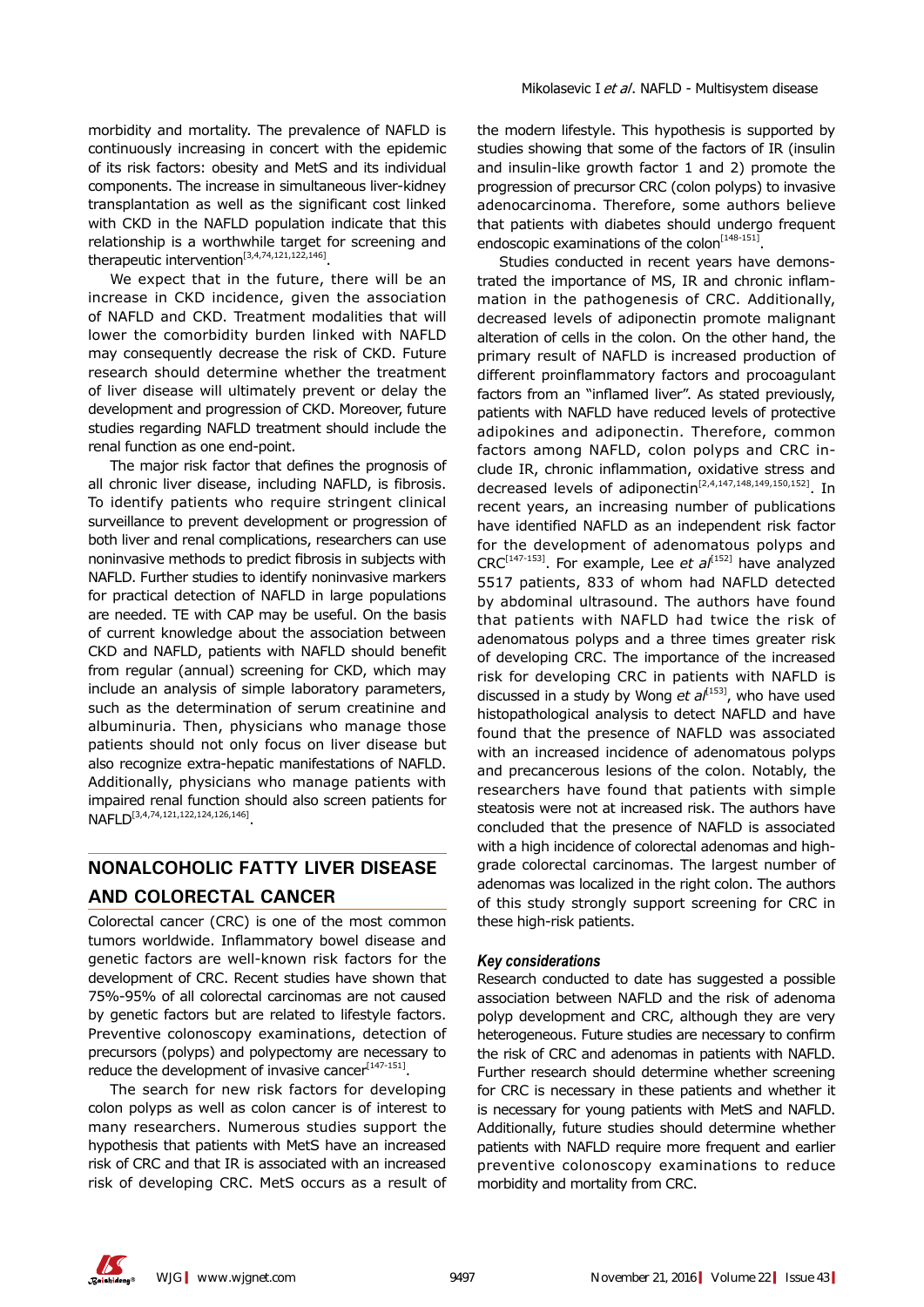## **NONALCOHOLIC FATTY LIVER DISEASE AND PSORIASIS**

Psoriasis is a chronic inflammatory immune-mediated skin disease, which is associated with various comorbidities. Its prevalence in is  $2\%$ -3% worldwide<sup>[154-157]</sup>. Currently, psoriasis has been proposed to be not only disease of the skin but also a complex condition with multisystem involvement. Moreover, psoriasis is linked with MetS: cardiometabolic risk factors (*e.g.,* hypertension, obesity, T2DM and dyslipidemia) are more common in patients with psoriasis than in the general population, thus conferring an increased CVD risk. It is believed that the underlying low and persistent inflammatory status with increased levels of pro-inflammatory cytokines (TNF-α, IL-6) is responsible for the metabolic dysregulation and for the higher CVD risk in this skin disease. Furthermore, preliminary data have shown that psoriasis is related to pro-thrombotic conditions. To date, multiple studies have confirmed the association between NAFLD and chronic plaque psoriasis[154-158]. Recent studies have shown that the prevalence of NAFLD, diagnosed either by imaging or by histology, is higher in patients with psoriasis (with prevalence up to 50% of these patients) compared with controls. Psoriasis is associated with NAFLD even after taking into account MetS components and other potential confounding factors. Several researchers believe that psoriatic patients are more likely to develop advanced forms of NAFLD than non-psoriatic controls and that NAFLD patients have more severe psoriasis than those without it<sup>[158-162]</sup>. A recent metaanalysis by Candia *et al*<sup>[163]</sup> of seven case-control studies has found that psoriatic patients have a twofold higher rate of NAFLD compared with people without psoriasis. Among patients with more severe psoriasis or psoriatic arthritis, this risk is even higher. However, it is important to note that the cross-sectional design of the abovementioned studies cannot ascertain the temporality and causality of the relationship between NAFLD and psoriasis<sup>[158]</sup>.

Given that NAFLD and psoriasis, have a strong connection with MetS, these findings are not surprising. A chronic inflammatory state is the major characteristic of NAFLD patients. Thus, a low, subchronic inflammatory state may serve as the connection between NAFLD and psoriasis. Psoriasis and obesity are directly related; psoriasis predicts the development of obesity and MetS. Therefore, NAFLD and psoriasis may be linked by obesity itself, which may contribute to the development of further MetS components and comorbidities. Consistently with this hypothesis is the earlier observation that excess adipose tissue results in unbalanced pro- and anti-inflammatory mediators and that stronger inflammatory stimulation is responsible for the initiation of the subchronic inflammatory state. The pathogenesis of both psoriasis and NAFLD depends on several cytokines, both proinflammatory

(TNF- $\alpha$ , IL-6, leptin, visfatin) and anti-inflammatory (adiponectin) cytokines. Additionally, adiponectin levels are lower in patients affected by both NAFLD and psoriasis than in patients affected by psoriasis without NAFLD<sup>[154,155-158,164-168]</sup>. Another hypothesis is that NAFLD itself can contribute to the severity of psoriasis by releasing proinflammatory cytokines from the liver<sup>[154]</sup>.

#### *Key consideration*

The available literature indicates that the prevalence of NAFLD is higher in patients with psoriasis (up to 50% of these patients), regardless of coexisting MetS symptoms. Additionally, patients with psoriasis have a higher risk for developing the more severe forms of NAFLD. Therefore, patients with chronic plaque psoriasis should be carefully monitored and evaluated for NAFLD. The cross-sectional design of this study cannot determine the temporality and causality of the association between NAFLD and psoriasis. More studies are needed in the future to determine whether NAFLD is only an epiphenomenon of the coexisting MetS features or is an independent risk factor for the development and progression of psoriasis. Until then, patients with psoriasis would benefit from frequent NAFLD and MetS screening to decrease the incidence of CVD events and liver-related complications. Further studies are also necessary to elucidate the pathophysiological mechanisms connecting NAFLD with psoriasis. It must be considered that some medications can be hepatotoxic and have negative effects on metabolic comorbidities (including NAFLD). The data on the relationship between use of TNF- $\alpha$ inhibitor and NAFLD are contradictory. Consequently, more studies should be performed to examine the influence of biological agents on histological features of NAFLD in psoriatic patients. Until then, patients with psoriasis may benefit from lifestyle interventions, such as diet and exercise, as well as from treatment of associated MetS components[154].

## **NONALCOHOLIC FATTY LIVER DISEASE, POLYCYCSTIC OVARIAN SYNDROME AND OBSTRUCTIVE SLEEP APNEA SYNDROME**

Polycystic ovary syndrome (PCOS) affects approximately 5%-11% women, and it is one of the most common endocrine disorders. The most important feature of PCOS is clinical and/or laboratorial hyperandrogenism. Hyperinsulinemia is very common amongst women with PCOS. Insulin and luteinizing hormone act synergistically, stimulating ovarian theca cells to increase androgen synthesis, inhibiting synthesis of the steroid hormone binding globulin by the liver and increasing the amount of free and biologically active testosterone in circulation. Because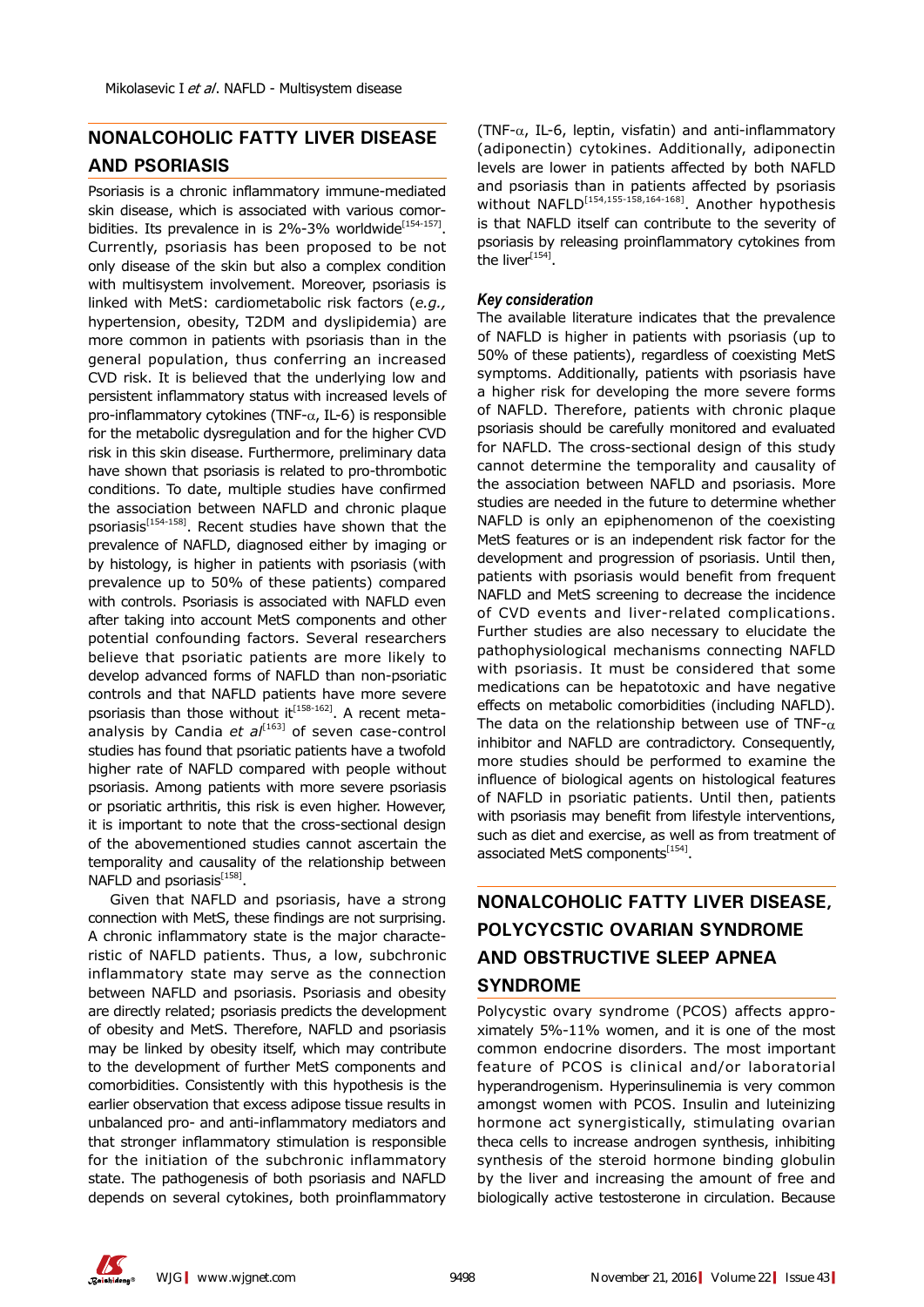IR is the characteristic of MetS, several reports have shown that women with PCOS are more likely to have MetS  $c^{[169-171]}$ . Other studies have shown that women with PCOS, regardless of their body weight, have a higher risk for the development of NAFLD. The results by Gutierrez-Grobe  $Y^{[172]}$  suggest that NAFLD is more prevalent in postmenopausal and women with PCOS than those premenopausal ones. They have concluded that estrogens may have a protective effect of against NAFLD in women. Published studies of the coherence between PCOS and NAFLD are still very rare. Further studies are needed to confirm the relationships between these conditions<sup>[4,169]</sup>.

In the past few years, several experiments have suggested the possibility of a connection between chronic intermittent hypoxia of obstructive sleep apnea syndrome (OSAS) and NAFLD<sup>[4]</sup>. Musso *et al*<sup>[173]</sup> have included eighteen cross-sectional studies (2183 participants) in their meta-analysis. They have found a correlation between OSAS and increased risk for NAFLD, NAS and fibrosis. In this meta-analysis, the pooled odds ratios (ORs) of OSAS for the presence of NAFLD, as defined by histology, radiology, and AST or ALTelevation, were 2.01 2.99, 2.36 and 2.60, respectively. The pooled ORs of OSAS for NASH, fibrosis-any stage, or advanced fibrosis in biopsyproven NAFLD patients were 2.37, 2.16 and 2.30, respectively. The authors have emphasized the need for screening OSAS patients for the presence and severity of NAFLD<sup>[172]</sup>. However, further studies are needed.

#### **CONCLUSION**

During the past decade, it has been confirmed that NAFLD is more than just a "liver disease". The vast amount of evidence linking NAFLD with other extrahepatic diseases indicates that it is a multisystem disease. On the basis of the literature, the strongest evidence exists between NAFLD and CKD, CVD and T2DM. The biggest question regarding the association between NAFLD, CVD, CKD and T2DM is whether NAFLD is only a risk factor or a pathogenic factor for these conditions. Currently, most of the studies and their authors support the hypothesis that NAFLD is one of the pathophysiological mechanisms in the development and progression of CVD, CKD and T2DM, but further prospective studies are needed<sup>[2,4]</sup>.

NAFLD is a public health problem that increases in magnitude on a daily basis. Owing to its numerous potential extrahepatic manifestations, most (sub-)specialists, and even primary care physicians, should be aware of this condition, especially now that many diagnostic methods are available for screening in clinical practice<sup>[2,4]</sup>.

Another interesting question is whether it is possible to prevent the appearance or progression of CKD, CVD and T2DM by treating liver conditions (*e.g.,* NAFLD). Theoretically, treatment modalities that minimize the comorbidities associated with NAFLD may consequently decrease the risk of developing CKD, CVD and T2DM. Therefore, future studies should determine whether treatment of the liver would preclude or postpone the development and advancement of CKD, CVD and  $T2DM^{[2,4]}$ .

Preliminary research has convincingly revealed a connection between NAFLD with CRC and psoriasis. Further studies may determine whether screening for CRC is required in these patients and whether screening for CRC at young patients with MS (NAFLD) is necessary. These studies should answer the question of whether patients suffering from NAFLD require earlier preventive colonoscopy to decrease the mortality and morbidity due to  $CRC^{[2,4]}$ .

Despite the cumulative evidence that NAFLD (specifically NASH and fibrosis) is an important risk factor for extrahepatic disease, current guidelines have yet to include any recommendations for screening for these complications. As discussed above, adequately powered and prospective studies using comparable inclusion criteria (*e.g.,* NAFLD diagnosis) will be required to confirm the incidence risk of specific extrahepatic disease among different NAFLD populations. In addition, future studies will be necessary to evaluate the cost effectiveness and risk: benefit balance of screening. However, until the results of these studies and new guidelines for obligatory screening are obtained, we strongly believe that NAFLD patients would benefit from CVD, CKD and T2DM screening by using simple and easily accessible clinical and laboratory methods. For screening for T2DM, we recommend frequently-used laboratory analyses, such as measuring fasting and postprandial serum glucose values and determination of Hb1Ac levels. Serum creatinine analyses as well as urine analysis are adequate and simple methods of screening for CKD. Finally, periodic measurements (at least once a year) of arterial blood pressure, lipid profile determination, body weight measurement and determination of central obesity would be good screening methods for CVD. Additionally, information on smoking history and physical activity could be included. Given the morbidity and mortality caused by CRC, patients with NAFLD would probably benefit from assessment of various risk factors, such as positive family history, smoking, alcohol consumption, and the presence of T2DM and obesity, as well as frequent colon symptom analysis<sup>[2,4]</sup>.

In summary, NAFLD is a disease that extends beyond the liver, negatively affecting chronic diseases and substantially affecting people's health. Future treatment of patients with NAFLD should therefore account for the both the benefits and risks of comorbidities associated with this important disease.

#### **REFERENCES**

1 **Bang KB**, Cho YK. Comorbidities and Metabolic Derangement of NAFLD. *J Lifestyle Med* 2015; **5**: 7-13 [PMID: 26528424 DOI: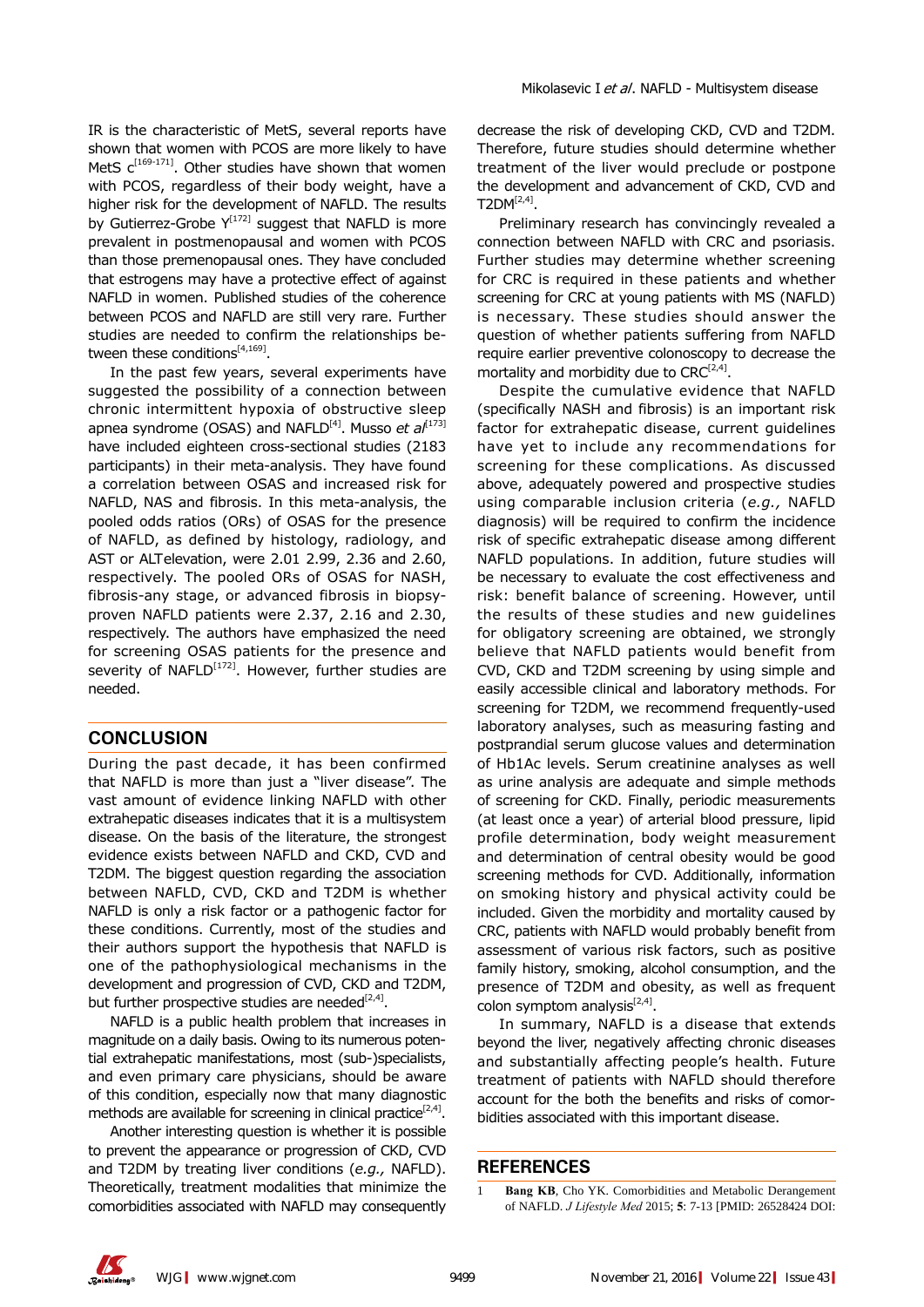10.15280/jlm.2015.5.1.7]

- 2 **Byrne CD**, Targher G. NAFLD: a multisystem disease. *J Hepatol* 2015; **62**: S47-S64 [PMID: 25920090 DOI: 10.1016/ j.jhep.2014.12.012]
- 3 **Targher G**, Chonchol MB, Byrne CD. CKD and nonalcoholic fatty liver disease. *Am J Kidney Dis* 2014; **64**: 638-652 [PMID: 25085644 DOI: 10.1053/j.ajkd.2014.05.019]
- 4 **Armstrong MJ**, Adams LA, Canbay A, Syn WK. Extrahepatic complications of nonalcoholic fatty liver disease. *Hepatology* 2014; **59**: 1174-1197 [PMID: 24002776 DOI: 10.1002/hep.26717]
- 5 **Targher G**, Marra F, Marchesini G. Increased risk of cardiovascular disease in non-alcoholic fatty liver disease: causal effect or epiphenomenon? *Diabetologia* 2008; **51**: 1947-1953 [PMID: 18762907 DOI: 10.1007/s00125-008-1135-4]
- 6 **Marchesini G**, Bugianesi E, Forlani G, Cerrelli F, Lenzi M, Manini R, Natale S, Vanni E, Villanova N, Melchionda N, Rizzetto M. Nonalcoholic fatty liver, steatohepatitis, and the metabolic syndrome. *Hepatology* 2003; **37**: 917-923 [PMID: 12668987 DOI: 10.1053/j.hep.2003.50161]
- 7 **Anstee QM**, Targher G, Day CP. Progression of NAFLD to diabetes mellitus, cardiovascular disease or cirrhosis. *Nat Rev Gastroenterol Hepatol* 2013; **10**: 330-344 [PMID: 23507799 DOI: 10.1038/nrgastro.2013.41]
- 8 **Targher G**, Day CP, Bonora E. Risk of cardiovascular disease in patients with nonalcoholic fatty liver disease. *N Engl J Med* 2010; **363**: 1341-1350 [PMID: 20879883 DOI: 10.1056/ NEJMra0912063]
- 9 **Bhatia LS**, Curzen NP, Calder PC, Byrne CD. Non-alcoholic fatty liver disease: a new and important cardiovascular risk factor? *Eur Heart J* 2012; **33**: 1190-1200 [PMID: 22408036 DOI: 10.1093/ eurheartj/ehr453]
- 10 **Rafiq N**, Bai C, Fang Y, Srishord M, McCullough A, Gramlich T, Younossi ZM. Long-term follow-up of patients with nonalcoholic fatty liver. *Clin Gastroenterol Hepatol* 2009; **7**: 234-238 [PMID: 19049831 DOI: 10.1016/j.cgh.2008.11.005]
- 11 **Söderberg C**, Stål P, Askling J, Glaumann H, Lindberg G, Marmur J, Hultcrantz R. Decreased survival of subjects with elevated liver function tests during a 28-year follow-up. *Hepatology* 2010; **51**: 595-602 [PMID: 20014114 DOI: 10.1002/hep.23314]
- 12 **Fargion S**, Porzio M, Fracanzani AL. Nonalcoholic fatty liver disease and vascular disease: state-of-the-art. *World J Gastroenterol* 2014; **20**: 13306-13324 [PMID: 25309067 DOI: 10.3748/wjg.v20. i37.13306]
- 13 **Ekstedt M**, Franzén LE, Mathiesen UL, Thorelius L, Holmqvist M, Bodemar G, Kechagias S. Long-term follow-up of patients with NAFLD and elevated liver enzymes. *Hepatology* 2006; **44**: 865-873 [PMID: 17006923 DOI: 10.1002/hep.21327]
- 14 **Ekstedt M**, Hagström H, Nasr P, Fredrikson M, Stål P, Kechagias S, Hultcrantz R. Fibrosis stage is the strongest predictor for diseasespecific mortality in NAFLD after up to 33 years of follow-up. *Hepatology* 2015; **61**: 1547-1554 [PMID: 25125077 DOI: 10.1002/ hep.27368]
- 15 **Stepanova M**, Rafiq N, Makhlouf H, Agrawal R, Kaur I, Younoszai Z, McCullough A, Goodman Z, Younossi ZM. Predictors of all-cause mortality and liver-related mortality in patients with non-alcoholic fatty liver disease (NAFLD). *Dig Dis Sci* 2013; **58**: 3017-3023 [PMID: 23775317 DOI: 10.1007/ s10620-013-2743-5]
- 16 **Dunn MA**, Behari J, Rogal SS, O'Connell MR, Furlan A, Aghayev A, Gumus S, Saul MI, Bae KT. Hepatic steatosis in diabetic patients does not predict adverse liver-related or cardiovascular outcomes. *Liver Int* 2013; **33**: 1575-1582 [PMID: 23944954 DOI: 10.1111/liv.12285]
- 17 **Targher G**, Arcaro G. Non-alcoholic fatty liver disease and increased risk of cardiovascular disease. *Atherosclerosis* 2007; **191**: 235-240 [PMID: 16970951 DOI: 10.1016/j.atherosclerosis.2006.0 8.021]
- 18 **Hamaguchi M**, Kojima T, Takeda N, Nagata C, Takeda J, Sarui H, Kawahito Y, Yoshida N, Suetsugu A, Kato T, Okuda J, Ida K, Yoshikawa T. Nonalcoholic fatty liver disease is a novel predictor

of cardiovascular disease. *World J Gastroenterol* 2007; **13**: 1579-1584 [PMID: 17461452 DOI: 10.3748/wjg.v13.i10.1579]

- 19 **Haring R**, Wallaschofski H, Nauck M, Dörr M, Baumeister SE, Völzke H. Ultrasonographic hepatic steatosis increases prediction of mortality risk from elevated serum gamma-glutamyl transpeptidase levels. *Hepatology* 2009; **50**: 1403-1411 [PMID: 19670414 DOI: 10.1002/hep.23135]
- 20 **Zhou YJ**, Li YY, Nie YQ, Huang CM, Cao CY. Natural course of nonalcoholic fatty liver disease in southern China: a prospective cohort study. *J Dig Dis* 2012; **13**: 153-160 [PMID: 22356310 DOI: 10.1111/j.1751-2980.2011.00571.x]
- 21 **Lazo M**, Hernaez R, Bonekamp S, Kamel IR, Brancati FL, Guallar E, Clark JM. Non-alcoholic fatty liver disease and mortality among US adults: prospective cohort study. *BMJ* 2011; **343**: d6891 [PMID: 22102439 DOI: 10.1136/bmj.d6891]
- 22 **Stepanova M**, Younossi ZM. Independent association between nonalcoholic fatty liver disease and cardiovascular disease in the US population. *Clin Gastroenterol Hepatol* 2012; **10**: 646-650 [PMID: 22245962 DOI: 10.1016/j.cgh.2011.12.039]
- 23 **Kim D**, Kim WR, Kim HJ, Therneau TM. Association between noninvasive fibrosis markers and mortality among adults with nonalcoholic fatty liver disease in the United States. *Hepatology* 2013; **57**: 1357-1365 [PMID: 23175136 DOI: 10.1002/hep.26156]
- Wong VW, Wong GL, Yip GW, Lo AO, Limquiaco J, Chu WC, Chim AM, Yu CM, Yu J, Chan FK, Sung JJ, Chan HL. Coronary artery disease and cardiovascular outcomes in patients with nonalcoholic fatty liver disease. *Gut* 2011; **60**: 1721-1727 [PMID: 21602530 DOI: 10.1136/gut.2011.242016]
- 25 **Treeprasertsuk S**, Leverage S, Adams LA, Lindor KD, St Sauver J, Angulo P. The Framingham risk score and heart disease in nonalcoholic fatty liver disease. *Liver Int* 2012; **32**: 945-950 [PMID: 22299674 DOI: 10.1111/j.1478-3231.2011.02753.x]
- 26 **Oni ET**, Agatston AS, Blaha MJ, Fialkow J, Cury R, Sposito A, Erbel R, Blankstein R, Feldman T, Al-Mallah MH, Santos RD, Budoff MJ, Nasir K. A systematic review: burden and severity of subclinical cardiovascular disease among those with nonalcoholic fatty liver; should we care? *Atherosclerosis* 2013; **230**: 258-267 [PMID: 24075754 DOI: 10.1016/j.atherosclerosis.2013.07.052]
- 27 **Cobble M**, Bale B. Carotid intima-media thickness: knowledge and application to everyday practice. *Postgrad Med* 2010; **122**: 10-18 [PMID: 20107284 DOI: 10.3810/pgm.2010.01.2091]
- 28 **Homma S**, Hirose N, Ishida H, Ishii T, Araki G. Carotid plaque and intima-media thickness assessed by b-mode ultrasonography in subjects ranging from young adults to centenarians. *Stroke* 2001; **32**: 830-835 [PMID: 11283378 DOI: 10.1161/01.STR.32.4.830]
- Lorenz MW, Markus HS, Bots ML, Rosvall M, Sitzer M. Prediction of clinical cardiovascular events with carotid intimamedia thickness: a systematic review and meta-analysis. *Circulation* 2007; **115**: 459-467 [PMID: 17242284 DOI: 10.1161/ CIRCULATIONAHA.106.628875]
- 30 **Engström G**, Melander O, Hedblad B. Carotid intima-media thickness, systemic inflammation, and incidence of heart failure hospitalizations. *Arterioscler Thromb Vasc Biol* 2009; **29**: 1691-1695 [PMID: 19644052 DOI: 10.1161/ATVBAHA.109.193490]
- 31 **Volzke H**, Robinson DM, Kleine V, Deutscher R, Hoffmann W, Ludemann J, Schminke U, Kessler C, John U. Hepatic steatosis is associated with an increased risk of carotid atherosclerosis. *World J Gastroenterol* 2005; **11**: 1848-1853 [PMID: 15793879 DOI: 10.3748/wjg.v11.i12.1848]
- 32 **Kim HC**, Kim DJ, Huh KB. Association between nonalcoholic fatty liver disease and carotid intima-media thickness according to the presence of metabolic syndrome. *Atherosclerosis* 2009; **204**: 521-525 [PMID: 18947828 DOI: 10.1016/j.athe]
- 33 **Ramilli S**, Pretolani S, Muscari A, Pacelli B, Arienti V. Carotid lesions in outpatients with nonalcoholic fatty liver disease. *World J Gastroenterol* 2009; **15**: 4770-4774 [PMID: 19824109 DOI: 10.3748/wjg.15.4770]
- 34 **Mohammadi A**, Sedani HH, Ghasemi-Rad M. Evaluation of carotid intima-media thickness and flow-mediated dilatation in middle-aged patients with nonalcoholic fatty liver disease. *Vasc*

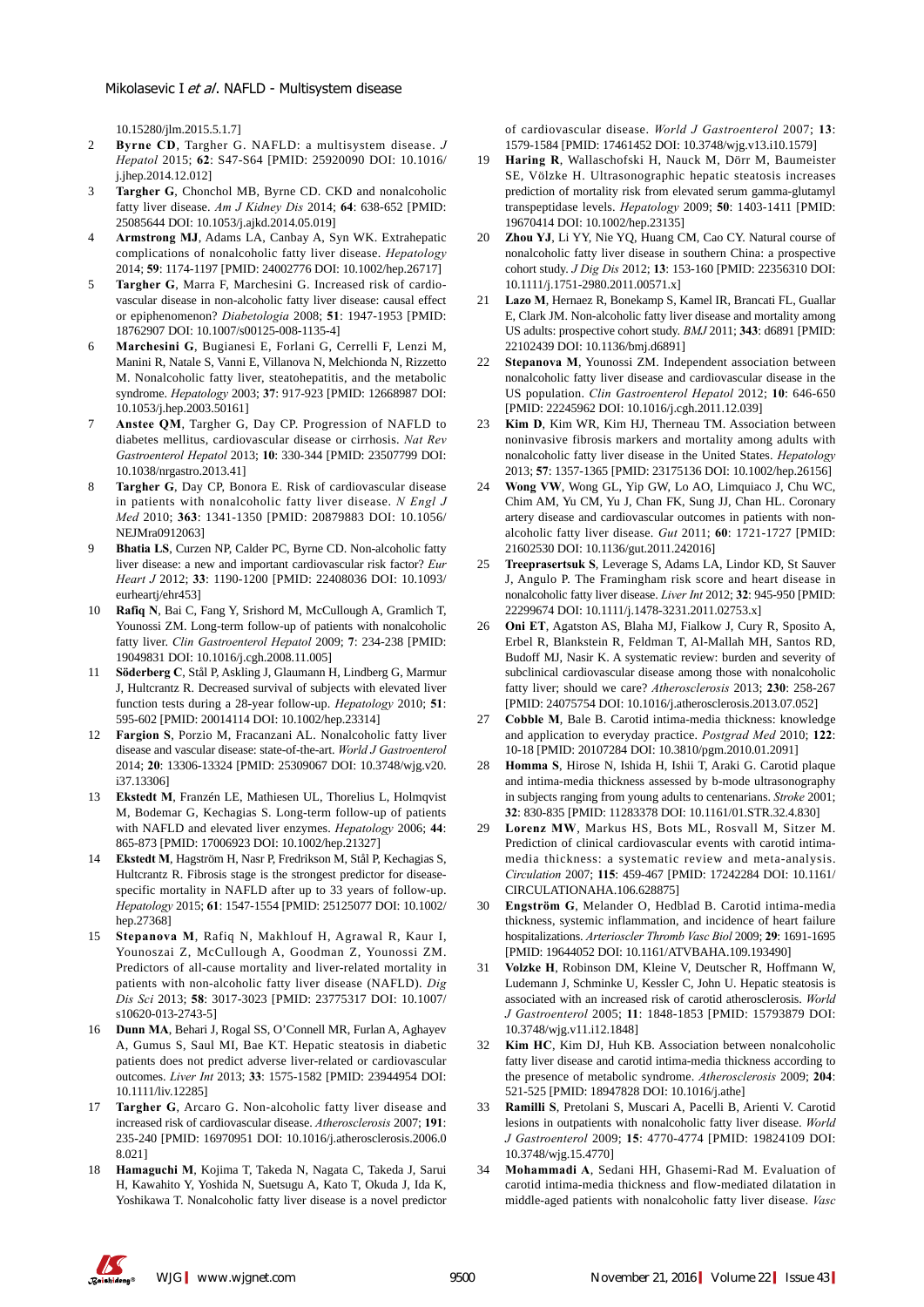*Health Risk Manag* 2011; **7**: 661-665 [PMID: 22140316 DOI: 10.2147/VHRM.S26011]

- 35 **Colak Y**, Karabay CY, Tuncer I, Kocabay G, Kalayci A, Senates E, Ozturk O, Doganay HL, Enc FY, Ulasoglu C, Kiziltas S. Relation of epicardial adipose tissue and carotid intima-media thickness in patients with nonalcoholic fatty liver disease. *Eur J Gastroenterol Hepatol* 2012; **24**: 613-618 [PMID: 22495402 DOI: 10.1097/ MEG.0b013e3283513f19]
- 36 **Huang Y**, Bi Y, Xu M, Ma Z, Xu Y, Wang T, Li M, Liu Y, Lu J, Chen Y, Huang F, Xu B, Zhang J, Wang W, Li X, Ning G. Nonalcoholic fatty liver disease is associated with atherosclerosis in middle-aged and elderly Chinese. *Arterioscler Thromb Vasc Biol* 2012; **32**: 2321-2326 [PMID: 22814750]
- 37 **Salvi P**, Ruffini R, Agnoletti D, Magnani E, Pagliarani G, Comandini G, Praticò A, Borghi C, Benetos A, Pazzi P. Increased arterial stiffness in nonalcoholic fatty liver disease: the Cardio-GOOSE study. *J Hypertens* 2010; **28**: 1699-1707 [PMID: 20467324]
- 38 **Targher G**, Bertolini L, Padovani R, Rodella S, Zoppini G, Zenari L, Cigolini M, Falezza G, Arcaro G. Relations between carotid artery wall thickness and liver histology in subjects with nonalcoholic fatty liver disease. *Diabetes Care* 2006; **29**: 1325-1330 [PMID: 16732016 DOI: 10.2337/dc06-0135]
- 39 **Kucukazman M**, Ata N, Yavuz B, Dal K, Sen O, Deveci OS, Agladioglu K, Yeniova AO, Nazligul Y, Ertugrul DT. Evaluation of early atherosclerosis markers in patients with nonalcoholic fatty liver disease. *Eur J Gastroenterol Hepatol* 2013; **25**: 147-151 [PMID: 23085576 DOI: 10.1097/MEG.0b013e32835a58b1]
- 40 **Vlachopoulos C**, Manesis E, Baou K, Papatheodoridis G, Koskinas J, Tiniakos D, Aznaouridis K, Archimandritis A, Stefanadis C. Increased arterial stiffness and impaired endothelial function in nonalcoholic Fatty liver disease: a pilot study. *Am J Hypertens* 2010; **23**: 1183-1189 [PMID: 20634799 DOI: 10.1038/ ajh.2010.144]
- 41 **Quinn U**, Tomlinson LA, Cockcroft JR. Arterial stiffness. *JRSM Cardiovasc Dis* 2012; **1**: pii: cvd.2012.012024 [PMID: 24175072 DOI: 10.1258/cvd.2012.012024]
- 42 **Işilak Z**, Aparci M, Kardeşoğlu E, Yiğiner O, Uz O, Sildiroglu O, Ozmen N, Yalçin M, Cingözbay BY, Cebeci BS. Abnormal aortic elasticity in patients with liver steatosis. *Diabetes Res Clin Pract* 2010; **87**: 44-50 [PMID: 19926158 DOI: 10.1016/ j.diabres.2009.10.009]
- 43 **Fotbolcu H**, Yakar T, Duman D, Ozden K, Karaahmet T, Tigen K, Kurtoglu U, Dindar I. Aortic elastic properties in nonalcoholic fatty liver disease. *Blood Press Monit* 2010; **15**: 139-145 [PMID: 20414104 DOI: 10.1097/MBP.0b013e328339e2c8]
- 44 **Catena C**, Bernardi S, Sabato N, Grillo A, Ermani M, Sechi LA, Fabris B, Carretta R, Fallo F. Ambulatory arterial stiffness indices and non-alcoholic fatty liver disease in essential hypertension. *Nutr Metab Cardiovasc Dis* 2013; **23**: 389-393 [PMID: 22796347 DOI: 10.1016/j.numecd.2012.05.007]
- 45 **Lee YJ**, Shim JY, Moon BS, Shin YH, Jung DH, Lee JH, Lee HR. The relationship between arterial stiffness and nonalcoholic fatty liver disease. *Dig Dis Sci* 2012; **57**: 196-203 [PMID: 21750929 DOI: 10.1007/s10620-011-1819-3]
- 46 **Villanova N**, Moscatiello S, Ramilli S, Bugianesi E, Magalotti D, Vanni E, Zoli M, Marchesini G. Endothelial dysfunction and cardiovascular risk profile in nonalcoholic fatty liver disease. *Hepatology* 2005; **42**: 473-480 [PMID: 15981216 DOI: 10.1002/ hep.20781]
- 47 **Iacobellis G**, Barbarini G, Letizia C, Barbaro G. Epicardial fat thickness and nonalcoholic fatty liver disease in obese subjects. *Obesity* (Silver Spring) 2014; **22**: 332-336 [PMID: 24115757 DOI: 10.1002/oby.20624]
- 48 **Granér M**, Siren R, Nyman K, Lundbom J, Hakkarainen A, Pentikäinen MO, Lauerma K, Lundbom N, Adiels M, Nieminen MS, Taskinen MR. Cardiac steatosis associates with visceral obesity in nondiabetic obese men. *J Clin Endocrinol Metab* 2013; **98**: 1189-1197 [PMID: 23418318 DOI: 10.1210/jc.2012-3190]
- 49 **Nelson MR**, Mookadam F, Thota V, Emani U, Al Harthi M, Lester

SJ, Cha S, Stepanek J, Hurst RT. Epicardial fat: an additional measurement for subclinical atherosclerosis and cardiovascular risk stratification? *J Am Soc Echocardiogr* 2011; **24**: 339-345 [PMID: 21185148 DOI: 10.1016/j.echo.2010.11.008]

- 50 **Cikim AS**, Topal E, Harputluoglu M, Keskin L, Zengin Z, Cikim K, Ozdemir R, Aladag M, Yologlu S. Epicardial adipose tissue, hepatic steatosis and obesity. *J Endocrinol Invest* 2007; **30**: 459-464 [PMID: 17646719]
- 51 **Mazurek T**, Zhang L, Zalewski A, Mannion JD, Diehl JT, Arafat H, Sarov-Blat L, O'Brien S, Keiper EA, Johnson AG, Martin J, Goldstein BJ, Shi Y. Human epicardial adipose tissue is a source of inflammatory mediators. *Circulation* 2003; **108**: 2460-2466 [PMID: 14581396 DOI: 10.1161/01.CIR.0000099542.57313.C5]
- 52 **Kremen J**, Dolinkova M, Krajickova J, Blaha J, Anderlova K, Lacinova Z, Haluzikova D, Bosanska L, Vokurka M, Svacina S, Haluzik M. Increased subcutaneous and epicardial adipose tissue production of proinflammatory cytokines in cardiac surgery patients: possible role in postoperative insulin resistance. *J Clin Endocrinol Metab* 2006; **91**: 4620-4627 [PMID: 16895955 DOI: 10.1210/jc.2006-1044#sthash.zIAcAzjw.dpuf]
- 53 **Baker AR**, Harte AL, Howell N, Pritlove DC, Ranasinghe AM, da Silva NF, Youssef EM, Khunti K, Davies MJ, Bonser RS, Kumar S, Pagano D, McTernan PG. Epicardial adipose tissue as a source of nuclear factor-kappaB and c-Jun N-terminal kinase mediated inflammation in patients with coronary artery disease. *J Clin Endocrinol Metab* 2009; **94**: 261-267 [PMID: 18984670 DOI: 10.1210/jc.2007-2579]
- Nakazato R, Dey D, Cheng VY, Gransar H, Slomka PJ, Hayes SW, Thomson LE, Friedman JD, Min JK, Berman DS. Epicardial fat volume and concurrent presence of both myocardial ischemia and obstructive coronary artery disease. *Atherosclerosis* 2012; **221**: 422-426 [PMID: 22305262 DOI: 10.1016/j.atherosclerosis.2011.12. 018]
- 55 **Khawaja T**, Greer C, Chokshi A, Chavarria N, Thadani S, Jones M, Schaefle K, Bhatia K, Collado JE, Shimbo D, Einstein AJ, Schulze PC. Epicardial fat volume in patients with left ventricular systolic dysfunction. *Am J Cardiol* 2011; **108**: 397-401 [PMID: 21565323 DOI: 10.1016/j.amjcard.2011.03.058]
- 56 **Rijzewijk LJ**, van der Meer RW, Smit JW, Diamant M, Bax JJ, Hammer S, Romijn JA, de Roos A, Lamb HJ. Myocardial steatosis is an independent predictor of diastolic dysfunction in type 2 diabetes mellitus. *J Am Coll Cardiol* 2008; **52**: 1793-1799 [PMID: 19022158 DOI: 10.1016/j.jacc.2008.07.062]
- 57 **Hamirani YS**, Pandey S, Rivera JJ, Ndumele C, Budoff MJ, Blumenthal RS, Nasir K. Markers of inflammation and coronary artery calcification: a systematic review. *Atherosclerosis* 2008; **201**: 1-7 [PMID: 18561934 DOI: 10.1016/j.atherosclerosi]
- 58 **Santos RD**, Nasir K, Orakzai R, Meneghelo RS, Carvalho JA, Blumenthal RS. Relation of uric acid levels to presence of coronary artery calcium detected by electron beam tomography in men free of symptomatic myocardial ischemia with versus without the metabolic syndrome. *Am J Cardiol* 2007; **99**: 42-45 [PMID: 17196459 DOI: 10.1016/j.amjcard.2006.07.057]
- 59 **Assy N**, Djibre A, Farah R, Grosovski M, Marmor A. Presence of coronary plaques in patients with nonalcoholic fatty liver disease. *Radiology* 2010; **254**: 393-400 [PMID: 20093511 DOI: 10.1148/ radiol.09090769]
- 60 **Chen CH**, Nien CK, Yang CC, Yeh YH. Association between nonalcoholic fatty liver disease and coronary artery calcification. *Dig Dis Sci* 2010; **55**: 1752-1760 [PMID: 19688595 DOI: 10.1007/ s10620-009-0935-9]
- 61 **Mirbagheri SA**, Rashidi A, Abdi S, Saedi D, Abouzari M. Liver: an alarm for the heart? *Liver Int* 2007; **27**: 891-894 [PMID: 17696926 DOI: 10.1111/j.1478-3231.2007.01531.x]
- 62 **Goland S**, Shimoni S, Zornitzki T, Knobler H, Azoulai O, Lutaty G, Melzer E, Orr A, Caspi A, Malnick S. Cardiac abnormalities as a new manifestation of nonalcoholic fatty liver disease: echocardiographic and tissue Doppler imaging assessment. *J Clin Gastroenterol* 2006; **40**: 949-955 [PMID: 17063117 DOI: 10.1097/01.mcg.0000225668.53673.e6]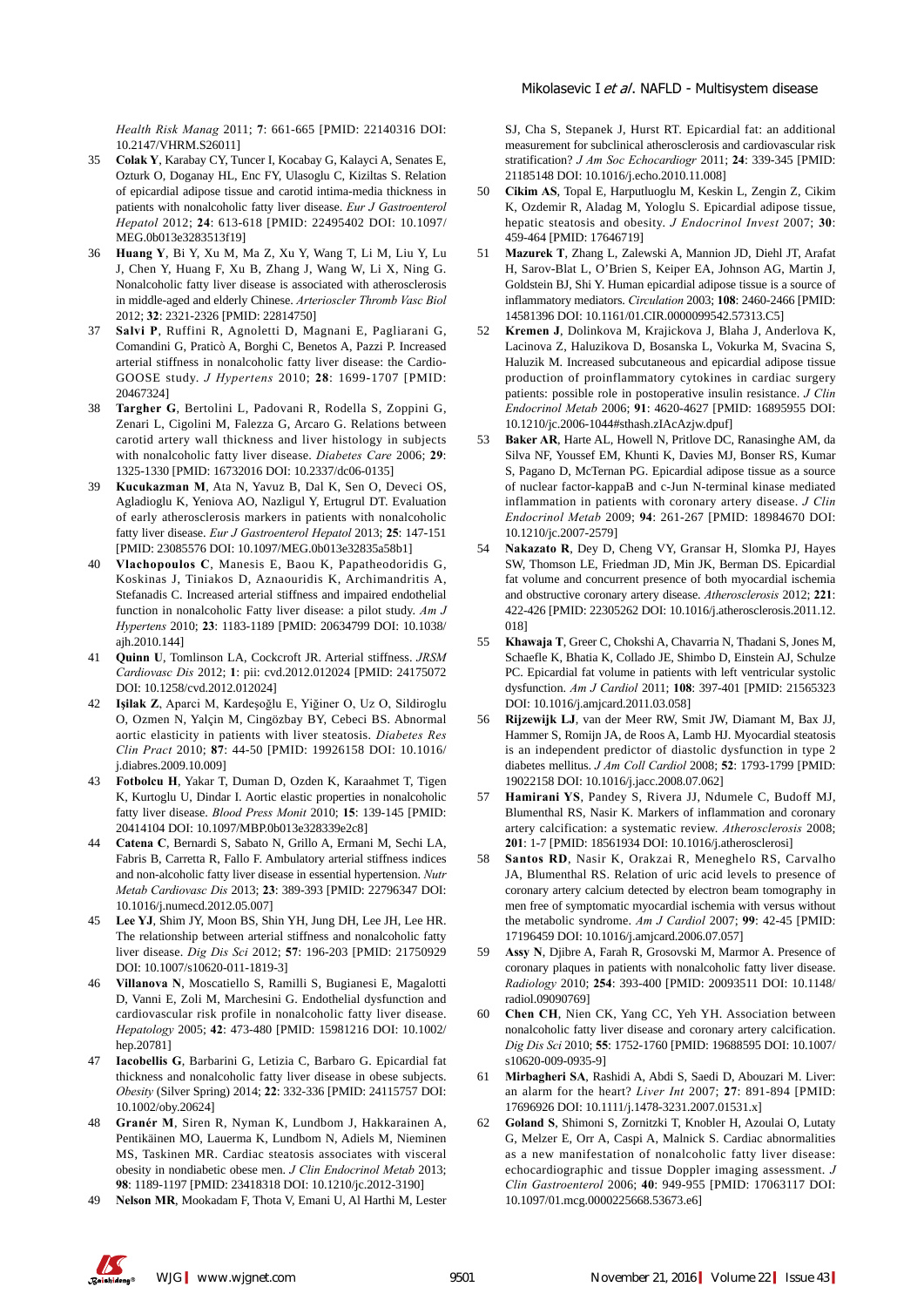- 63 **Fallo F**, Dalla Pozza A, Sonino N, Lupia M, Tona F, Federspil G, Ermani M, Catena C, Soardo G, Di Piazza L, Bernardi S, Bertolotto M, Pinamonti B, Fabris B, Sechi LA. Non-alcoholic fatty liver disease is associated with left ventricular diastolic dysfunction in essential hypertension. *Nutr Metab Cardiovasc Dis* 2009; **19**: 646-653 [PMID: 19278843]
- 64 **Ballestri S**, Lonardo A, Bonapace S, Byrne CD, Loria P, Targher G. Risk of cardiovascular, cardiac and arrhythmic complications in patients with non-alcoholic fatty liver disease. *World J Gastroenterol* 2014; **20**: 1724-1745 [PMID: 24587651 DOI: 10.3748/wjg.v20.i7.1724]
- 65 **Dhingra R**, Gona P, Wang TJ, Fox CS, D'Agostino RB, Vasan RS. Serum gamma-glutamyl transferase and risk of heart failure in the community. *Arterioscler Thromb Vasc Biol* 2010; **30**: 1855-1860 [PMID: 20539015 DOI: 10.1161/ATVBAHA.110.207340]
- 66 **Wannamethee SG**, Whincup PH, Shaper AG, Lennon L, Sattar N. Γ-glutamyltransferase, hepatic enzymes, and risk of incident heart failure in older men. *Arterioscler Thromb Vasc Biol* 2012; **32**: 830-835 [PMID: 22223732 DOI: 10.1161/ATVBAHA.111.240457]
- 67 **Targher G**, Valbusa F, Bonapace S, Bertolini L, Zenari L, Rodella S, Zoppini G, Mantovani W, Barbieri E, Byrne CD. Non-alcoholic fatty liver disease is associated with an increased incidence of atrial fibrillation in patients with type 2 diabetes. *PLoS One* 2013; **8**: e57183 [PMID: 23451184 DOI: 10.1371/journal.pone.0057183]
- 68 **Targher G**, Mantovani A, Pichiri I, Rigolon R, Dauriz M, Zoppini G, Morani G, Vassanelli C, Bonora E. Non-alcoholic fatty liver disease is associated with an increased prevalence of atrial fibrillation in hospitalized patients with type 2 diabetes. *Clin Sci* (Lond) 2013; **125**: 301-309 [PMID: 23596966 DOI: 10.1042/ CS20130036]
- 69 **Käräjämäki AJ**, Pätsi OP, Savolainen M, Kesäniemi YA, Huikuri H, Ukkola O. Non-Alcoholic Fatty Liver Disease as a Predictor of Atrial Fibrillation in Middle-Aged Population (OPERA Study). *PLoS One* 2015; **10**: e0142937 [PMID: 26571029 DOI: 10.1371/ journal.pone.0142937]
- 70 **Algra A**, Tijssen JG, Roelandt JR, Pool J, Lubsen J. QTc prolongation measured by standard 12-lead electrocardiography is an independent risk factor for sudden death due to cardiac arrest. *Circulation* 1991; **83**: 1888-1894 [PMID: 2040041 DOI: 10.1161/01.CIR.83.6.1888]
- 71 **Robbins J**, Nelson JC, Rautaharju PM, Gottdiener JS. The association between the length of the QT interval and mortality in the Cardiovascular Health Study. *Am J Med* 2003; **115**: 689-694 [PMID: 14693320 DOI: 10.1016/j.amjmed.2003.07.014]
- 72 **Targher G**, Valbusa F, Bonapace S, Bertolini L, Zenari L, Pichiri I, Mantovani A, Zoppini G, Bonora E, Barbieri E, Byrne CD. Association of nonalcoholic fatty liver disease with QTc interval in patients with type 2 diabetes. *Nutr Metab Cardiovasc Dis* 2014; **24**: 663-669 [PMID: 24594085 DOI: 10.1016/j.numecd.2014.01.005]
- 73 **Bonapace S**, Valbusa F, Bertolini L, Pichiri I, Mantovani A, Rossi A, Zenari L, Barbieri E, Targher G. Nonalcoholic fatty liver disease is associated with aortic valve sclerosis in patients with type 2 diabetes mellitus. *PLoS One* 2014; **9**: e88371 [PMID: 24505484 DOI: 10.1371/journal.pone.0088371]
- 74 **Targher G**, Chonchol M, Zoppini G, Abaterusso C, Bonora E. Risk of chronic kidney disease in patients with non-alcoholic fatty liver disease: is there a link? *J Hepatol* 2011; **54**: 1020-1029 [PMID: 21145850 DOI: 10.1016/j.jhep.2010.11.007]
- 75 **Bhatia LS**, Curzen NP, Byrne CD. Nonalcoholic fatty liver disease and vascular risk. *Curr Opin Cardiol* 2012; **27**: 420-428 [PMID: 22596186 DOI: 10.1097/HCO.0b013e328354829c]
- 76 **Liu H**, Lu HY. Nonalcoholic fatty liver disease and cardiovascular disease. *World J Gastroenterol* 2014; **20**: 8407-8415 [PMID: 25024598 DOI: 10.3748/wjg.v20.i26.8407]
- Krivis AF, Rabb JM. Cuprous complexes formed with isonicotinic hydrazide. *Science* 1969; **164**: 1064-1065 [PMID: 4976919 DOI: 10.4330/wjc.v6.i6.462]
- 78 **Polimeni L**, Del Ben M, Baratta F, Perri L, Albanese F, Pastori D, Violi F, Angelico F. Oxidative stress: New insights on the association of non-alcoholic fatty liver disease and atherosclerosis.

*World J Hepatol* 2015; **7**: 1325-1336 [PMID: 26052378 DOI: 10.4254/wjh.v7.i10.1325]

- 79 **DeFilippis AP**, Blaha MJ, Martin SS, Reed RM, Jones SR, Nasir K, Blumenthal RS, Budoff MJ. Nonalcoholic fatty liver disease and serum lipoproteins: the Multi-Ethnic Study of Atherosclerosis. *Atherosclerosis* 2013; **227**: 429-436 [PMID: 23419204 DOI: 10.1016/j.atherosclerosis.2013.01.022]
- 80 **Nobili V**, Alkhouri N, Bartuli A, Manco M, Lopez R, Alisi A, Feldstein AE. Severity of liver injury and atherogenic lipid profile in children with nonalcoholic fatty liver disease. *Pediatr Res* 2010; **67**: 665-670 [PMID: 20496475 DOI: 10.1203/ PDR.0b013e3181da4798]
- 81 **Alkhouri N**, Carter-Kent C, Elias M, Feldstein AE. Atherogenic dyslipidemia and cardiovascular risk in children with nonalcoholic fatty liver disease. *Clin Lipidol* 2011; **6**: 305-314 [PMID: 22162978 DOI: 10.2217/clp.11.19]
- 82 **da Luz PL**, Favarato D, Faria-Neto JR, Lemos P, Chagas AC. High ratio of triglycerides to HDL-cholesterol predicts extensive coronary disease. *Clinics* (Sao Paulo) 2008; **63**: 427-432 [PMID: 18719750 DOI: 10.1590/S1807-59322008000400003]
- 83 **Gutiérrez-Grobe Y**, Gavilanes-Espinar JG, Masso-Rojas FA, Sánchez-Valle V, Páez-Arenas A, Ponciano-Rodríguez G, Chávez-Tapia NC, Uribe M, Méndez-Sánchez N. Metabolic syndrome and nonalcoholic fatty liver disease. The role of endothelial progenitor cells. *Ann Hepatol* 2013; **12**: 908-914 [PMID: 24114821]
- Brea A, Puzo J. Non-alcoholic fatty liver disease and cardiovascular risk. *Int J Cardiol* 2013; **167**: 1109-1117 [PMID: 23141876 DOI: 10.1016/j.ijcard.2012.09.085]
- 85 **Akın L**, Kurtoglu S, Yikilmaz A, Kendirci M, Elmalı F, Mazicioglu M. Fatty liver is a good indicator of subclinical atherosclerosis risk in obese children and adolescents regardless of liver enzyme elevation. *Acta Paediatr* 2013; **102**: e107-e113 [PMID: 23190373 DOI: 10.1111/apa.12099]
- 86 **Hashizume H**, Sato K, Yamazaki Y, Horiguchi N, Kakizaki S, Mori M. A prospective study of long-term outcomes in female patients with nonalcoholic steatohepatitis using age- and body mass index-matched cohorts. *Acta Med Okayama* 2013; **67**: 45-53 [PMID: 23439508]
- 87 **Marra F**, Gastaldelli A, Svegliati Baroni G, Tell G, Tiribelli C. Molecular basis and mechanisms of progression of non-alcoholic steatohepatitis. *Trends Mol Med* 2008; **14**: 72-81 [PMID: 18218340 DOI: 10.1016/j.molmed.2007.12.003]
- 88 **Hui JM**, Hodge A, Farrell GC, Kench JG, Kriketos A, George J. Beyond insulin resistance in NASH: TNF-alpha or adiponectin? *Hepatology* 2004; **40**: 46-54 [PMID: 15239085 DOI: 10.1002/ hep.20280]
- 89 **Matsuzawa Y**, Funahashi T, Kihara S, Shimomura I. Adiponectin and metabolic syndrome. *Arterioscler Thromb Vasc Biol* 2004; **24**: 29-33 [PMID: 14551151 DOI: 10.1161/01. ATV.0000099786.99623]
- 90 **Li XL**, Sui JQ, Lu LL, Zhang NN, Xu X, Dong QY, Xin YN, Xuan SY. Gene polymorphisms associated with non-alcoholic fatty liver disease and coronary artery disease: a concise review. *Lipids Health Dis* 2016; **15**: 53 [PMID: 26965314 DOI: 10.1186/ s12944-016-0221-8]
- 91 **Petta S**, Valenti L, Marchesini G, Di Marco V, Licata A, Cammà C, Barcellona MR, Cabibi D, Donati B, Fracanzani A, Grimaudo S, Parrinello G, Pipitone RM, Torres D, Fargion S, Licata G, Craxì A. PNPLA3 GG genotype and carotid atherosclerosis in patients with non-alcoholic fatty liver disease. *PLoS One* 2013; **8**: e74089 [PMID: 24069270]
- Paré G, Ridker PM, Rose L, Barbalic M, Dupuis J, Dehghan A, Bis JC, Benjamin EJ, Shiffman D, Parker AN, Chasman DI. Genome-wide association analysis of soluble ICAM-1 concentration reveals novel associations at the NFKBIK, PNPLA3, RELA, and SH2B3 loci. *PLoS Genet* 2011; **7**: e1001374 [PMID: 21533024 DOI: 10.1371/journal]
- 93 **Smith BW**, Adams LA. Nonalcoholic fatty liver disease and diabetes mellitus: pathogenesis and treatment. *Nat Rev Endocrinol* 2011; **7**: 456-465 [PMID: 21556019 DOI: 10.1038/nrendo.2011.72]

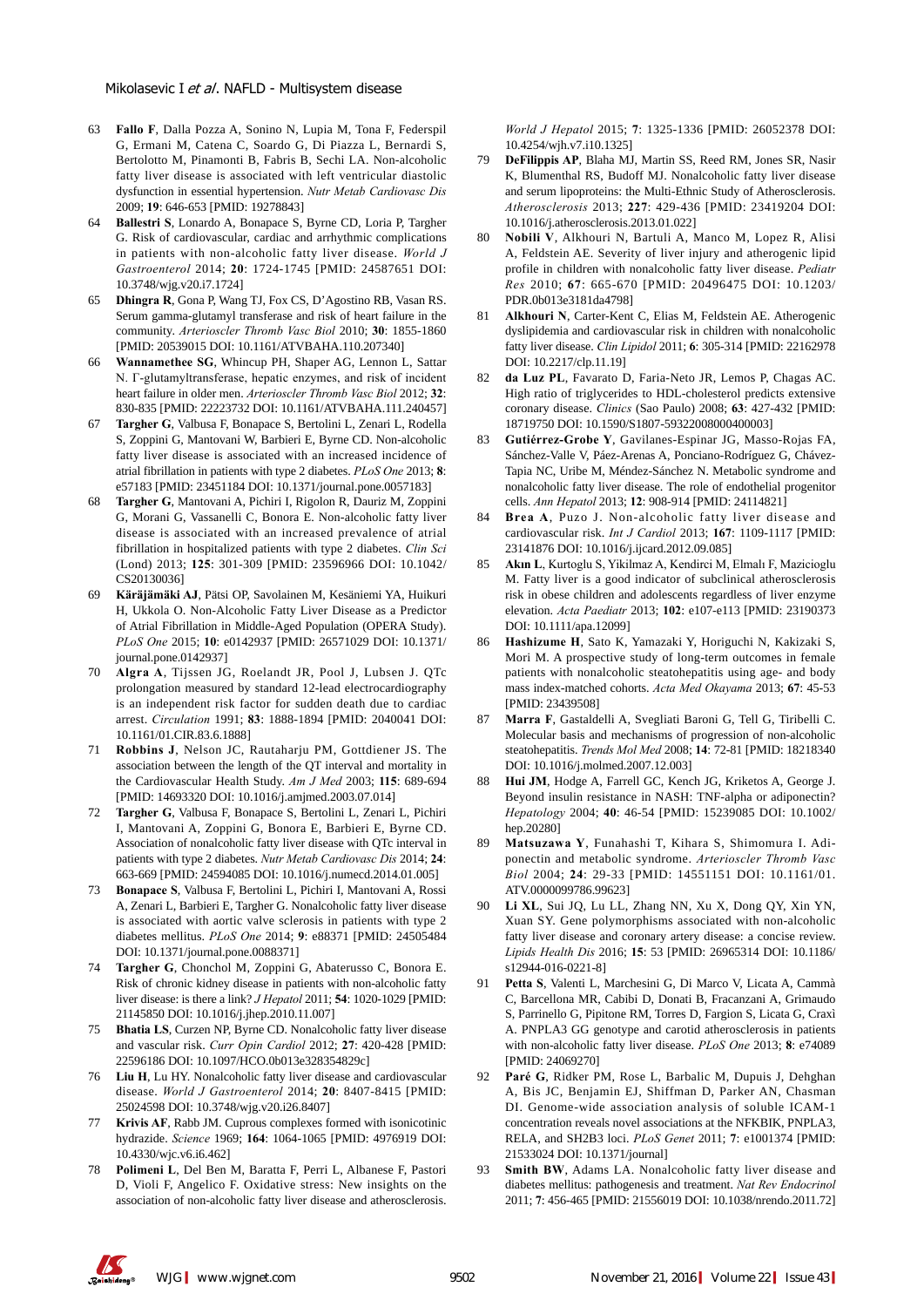- 94 **Browning JD**, Szczepaniak LS, Dobbins R, Nuremberg P, Horton JD, Cohen JC, Grundy SM, Hobbs HH. Prevalence of hepatic steatosis in an urban population in the United States: impact of ethnicity. *Hepatology* 2004; **40**: 1387-1395 [PMID: 15565570]
- 95 **López-Velázquez JA**, Silva-Vidal KV, Ponciano-Rodríguez G, Chávez-Tapia NC, Arrese M, Uribe M, Méndez-Sánchez N. The prevalence of nonalcoholic fatty liver disease in the Americas. *Ann Hepatol* 2014; **13**: 166-178 [PMID: 24552858]
- 96 **Jimba S**, Nakagami T, Takahashi M, Wakamatsu T, Hirota Y, Iwamoto Y, Wasada T. Prevalence of non-alcoholic fatty liver disease and its association with impaired glucose metabolism in Japanese adults. *Diabet Med* 2005; **22**: 1141-1145 [PMID: 16108839]
- 97 **Sanyal AJ**, Campbell-Sargent C, Mirshahi F, Rizzo WB, Contos MJ, Sterling RK, Luketic VA, Shiffman ML, Clore JN. Nonalcoholic steatohepatitis: association of insulin resistance and mitochondrial abnormalities. *Gastroenterology* 2001; **120**: 1183-1192 [PMID: 11266382]
- Wanless IR, Lentz JS. Fatty liver hepatitis (steatohepatitis) and obesity: an autopsy study with analysis of risk factors. *Hepatology* 1990; **12**: 1106-1110 [PMID: 2227807]
- 99 **Angulo P**. Nonalcoholic fatty liver disease. *N Engl J Med* 2002; **346**: 1221-1231 [PMID: 11961152]
- 100 **Adams LA**, Sanderson S, Lindor KD, Angulo P. The histological course of nonalcoholic fatty liver disease: a longitudinal study of 103 patients with sequential liver biopsies. *J Hepatol* 2005; **42**: 132-138 [PMID: 15629518]
- 101 **Adams LA**, Harmsen S, St Sauver JL, Charatcharoenwitthaya P, Enders FB, Therneau T, Angulo P. Nonalcoholic fatty liver disease increases risk of death among patients with diabetes: a communitybased cohort study. *Am J Gastroenterol* 2010; **105**: 1567-1573 [PMID: 20145609 DOI: 10.1038/ajg.2010.18]
- 102 **Miele L**, Bosetti C, Turati F, Rapaccini G, Gasbarrini A, La Vecchia C, Boccia S, Grieco A. Diabetes and Insulin Therapy, but Not Metformin, Are Related to Hepatocellular Cancer Risk. *Gastroenterol Res Pract* 2015; **2015**: 570356 [PMID: 26074956 DOI: 10.1155/2015/570356]
- 103 **Younossi ZM**, Gramlich T, Matteoni CA, Boparai N, McCullough AJ. Nonalcoholic fatty liver disease in patients with type 2 diabetes. *Clin Gastroenterol Hepatol* 2004; **2**: 262-265 [PMID: 15017611]
- 104 **Targher G**, Bertolini L, Scala L, Zoppini G, Zenari L, Falezza G. Non-alcoholic hepatic steatosis and its relation to increased plasma biomarkers of inflammation and endothelial dysfunction in nondiabetic men. Role of visceral adipose tissue. *Diabet Med* 2005; **22**: 1354-1358 [PMID: 16176196]
- 105 **Tamura Y**, Tanaka Y, Sato F, Choi JB, Watada H, Niwa M, Kinoshita J, Ooka A, Kumashiro N, Igarashi Y, Kyogoku S, Maehara T, Kawasumi M, Hirose T, Kawamori R. Effects of diet and exercise on muscle and liver intracellular lipid contents and insulin sensitivity in type 2 diabetic patients. *J Clin Endocrinol Metab* 2005; **90**: 3191-3196 [PMID: 15769987]
- 106 **Chavez-Tapia NC**, Tellez-Avila FI, Barrientos-Gutierrez T, Mendez-Sanchez N, Lizardi-Cervera J, Uribe M. Bariatric surgery for non-alcoholic steatohepatitis in obese patients. *Cochrane Database Syst Rev* 2010; **(1)**: CD007340 [PMID: 20091629 DOI: 10.1002/14651858.CD007340.pub2]
- 107 **Kilpatrick ES**, Rigby AS, Atkin SL. Insulin resistance, the metabolic syndrome, and complication risk in type 1 diabetes: "double diabetes" in the Diabetes Control and Complications Trial. *Diabetes Care* 2007; **30**: 707-712 [PMID: 17327345]
- 108 **Leeds JS**, Forman EM, Morley S, Scott AR, Tesfaye S, Sanders DS. Abnormal liver function tests in patients with Type 1 diabetes mellitus: prevalence, clinical correlations and underlying pathologies. *Diabet Med* 2009; **26**: 1235-1241 [PMID: 20002475 DOI: 10.1111/j.1464-5491.2009.02839.x]
- 109 **Brown MS**, Goldstein JL. Selective versus total insulin resistance: a pathogenic paradox. *Cell Metab* 2008; **7**: 95-96 [PMID: 18249166 DOI: 10.1016/j.cmet.2007.12.009]
- 110 **Biddinger SB**, Hernandez-Ono A, Rask-Madsen C, Haas

JT, Alemán JO, Suzuki R, Scapa EF, Agarwal C, Carey MC, Stephanopoulos G, Cohen DE, King GL, Ginsberg HN, Kahn CR. Hepatic insulin resistance is sufficient to produce dyslipidemia and susceptibility to atherosclerosis. *Cell Metab* 2008; **7**: 125-134 [PMID: 18249172 DOI: 10.1016/j.cmet.2007.11.013]

- 111 **Taniguchi CM**, Kondo T, Sajan M, Luo J, Bronson R, Asano T, Farese R, Cantley LC, Kahn CR. Divergent regulation of hepatic glucose and lipid metabolism by phosphoinositide 3-kinase via Akt and PKClambda/zeta. *Cell Metab* 2006; **3**: 343-353 [PMID: 16679292]
- 112 **Semple RK**, Sleigh A, Murgatroyd PR, Adams CA, Bluck L, Jackson S, Vottero A, Kanabar D, Charlton-Menys V, Durrington P, Soos MA, Carpenter TA, Lomas DJ, Cochran EK, Gorden P, O' Rahilly S, Savage DB. Postreceptor insulin resistance contributes to human dyslipidemia and hepatic steatosis. *J Clin Invest* 2009; **119**: 315-322 [PMID: 19164855 DOI: 10.1172/JCI37432]
- 113 **Ibrahim MM**. Subcutaneous and visceral adipose tissue: structural and functional differences. *Obes Rev* 2010; **11**: 11-18 [PMID: 19656312 DOI: 10.1111/j.1467-789X.2009.00623.x]
- 114 **Ye J**, Gao Z, Yin J, He Q. Hypoxia is a potential risk factor for chronic inflammation and adiponectin reduction in adipose tissue of ob/ob and dietary obese mice. *Am J Physiol Endocrinol Metab* 2007; **293**: E1118-E1128 [PMID: 17666485]
- 115 **Khan T**, Muise ES, Iyengar P, Wang ZV, Chandalia M, Abate N, Zhang BB, Bonaldo P, Chua S, Scherer PE. Metabolic dysregulation and adipose tissue fibrosis: role of collagen VI. *Mol Cell Biol* 2009; **29**: 1575-1591 [PMID: 19114551 DOI: 10.1128/ MCB.01300-08]
- 116 **Wensveen FM**, Jelenčić V, Valentić S, Šestan M, Wensveen TT, Theurich S, Glasner A, Mendrila D, Štimac D, Wunderlich FT, Brüning JC, Mandelboim O, Polić B. NK cells link obesity-induced adipose stress to inflammation and insulin resistance. *Nat Immunol* 2015; **16**: 376-385 [PMID: 25729921 DOI: 10.1038/ni.3120]
- 117 **Wensveen FM**, Valentić S, Šestan M, Turk Wensveen T, Polić B. The "Big Bang" in obese fat: Events initiating obesity-induced adipose tissue inflammation. *Eur J Immunol* 2015; **45**: 2446-2456 [PMID: 26220361 DOI: 10.1002/eji.201545502]
- 118 **Wensveen FM**, Valentić S, Šestan M, Wensveen TT, Polić B. Interactions between adipose tissue and the immune system in health and malnutrition. *Semin Immunol* 2015; **27**: 322-333 [PMID: 26603491 DOI: 10.1016/j.smim.2015.10.006]
- 119 **Adams LA**, Angulo P, Lindor KD. Nonalcoholic fatty liver disease. *CMAJ* 2005; **172**: 899-905 [PMID: 15795412]
- 120 **Almeda-Valdes P**, Aguilar-Olivos N, Uribe M, Méndez-Sánchez N. Common features of the metabolic syndrome and nonalcoholic fatty liver disease. *Rev Recent Clin Trials* 2014; **9**: 148-158 [PMID: 25514910]
- 121 **Marcuccilli M**, Chonchol M. NAFLD and Chronic Kidney Disease. *Int J Mol Sci* 2016; **17**: 562 [PMID: 27089331 DOI: 10.3390/ijms17040562]
- 122 **Musso G**, Tabibian JH, Charlton M. Chronic kidney disease (CKD) and NAFLD: time for awareness and screening. *J Hepatol* 2015; **62**: 983-984 [PMID: 25529627 DOI: 10.1016/j.jhep.2014.11.044]
- 123 **Rinella ME**, Sanyal AJ. Management of NAFLD: a stage-based approach. *Nat Rev Gastroenterol Hepatol* 2016; **13**: 196-205 [PMID: 26907882 DOI: 10.1038/nrgastro.2016.3]
- 124 **Sesti G**, Fiorentino TV, Arturi F, Perticone M, Sciacqua A, Perticone F. Association between noninvasive fibrosis markers and chronic kidney disease among adults with nonalcoholic fatty liver disease. *PLoS One* 2014; **9**: e88569 [PMID: 24520400 DOI: 10.1371/journal.pone.0088569]
- 125 **Singal AK**, Salameh H, Kuo YF, Wiesner RH. Evolving frequency and outcomes of simultaneous liver kidney transplants based on liver disease etiology. *Transplantation* 2014; **98**: 216-221 [PMID: 24621538 DOI: 10.1097/TP.0000000000000048]
- 126 **Orlić L**, Mikolasevic I, Bagic Z, Racki S, Stimac D, Milic S. Chronic kidney disease and nonalcoholic Fatty liver disease-is there a link? *Gastroenterol Res Pract* 2014; **2014**: 847539 [PMID: 24729784 DOI: 10.1155/2014/847539]
- 127 **Casoinic F**, Sâmpelean D, Bădău C, Prună L. Nonalcoholic fatty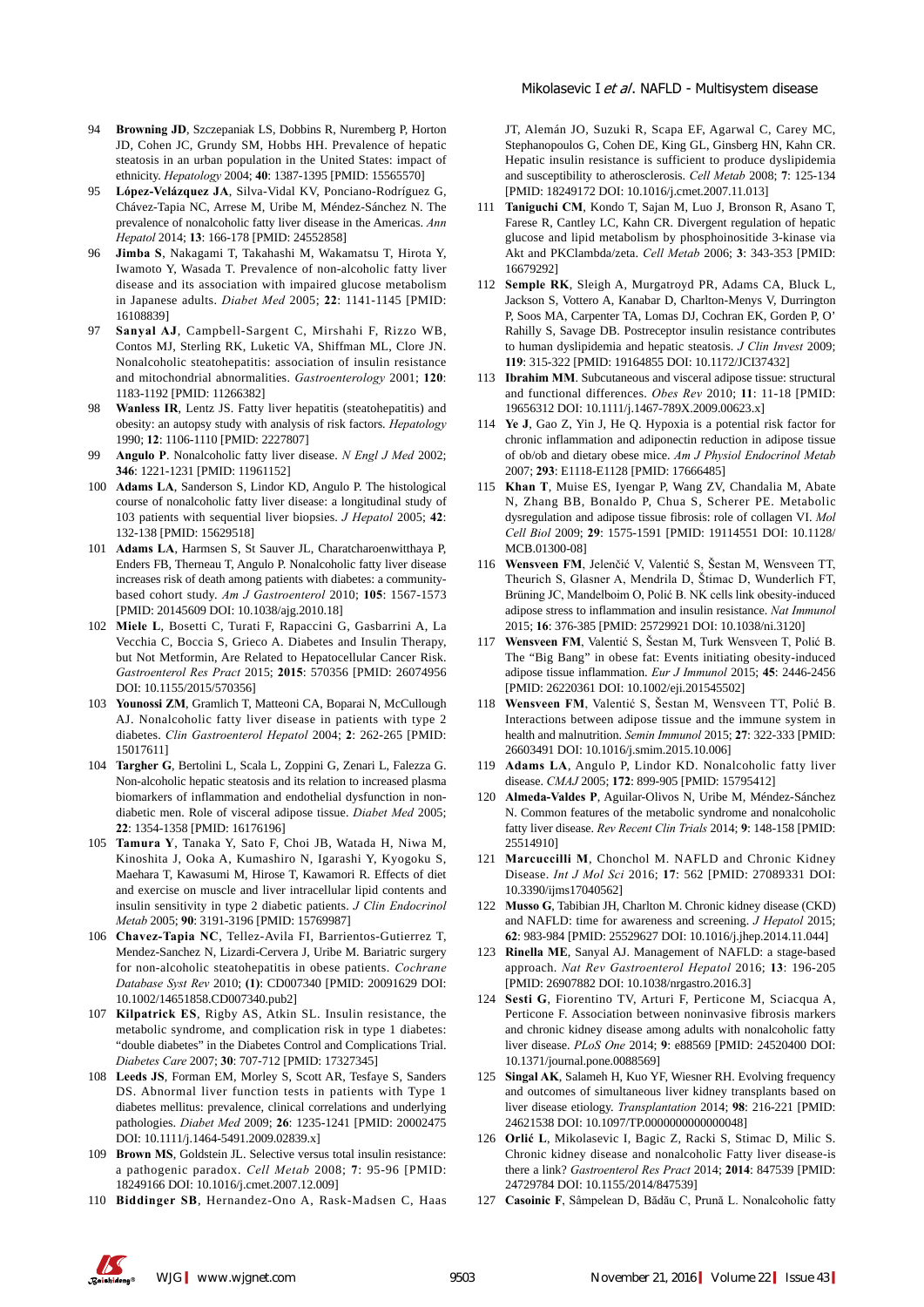liver disease--a risk factor for microalbuminuria in type 2 diabetic patients. *Rom J Intern Med* 2009; **47**: 55-59 [PMID: 19886070]

- 128 **Hwang ST**, Cho YK, Yun JW, Park JH, Kim HJ, Park DI, Sohn CI, Jeon WK, Kim BI, Rhee EJ, Oh KW, Lee WY, Jin W. Impact of non-alcoholic fatty liver disease on microalbuminuria in patients with prediabetes and diabetes. *Intern Med J* 2010; **40**: 437-442 [PMID: 19460054 DOI: 10.1111/j.1445-5994.2009.01979.x]
- 129 **Ahn AL**, Choi JK, Kim MN, Kim SA, Oh EJ, Kweon HJ, Cho DY. Non-alcoholic Fatty Liver Disease and Chronic Kidney Disease in Koreans Aged 50 Years or Older. *Korean J Fam Med* 2013; **34**: 199-205 [PMID: 23730487 DOI: 10.4082/kjfm.2013.34.3.199]
- 130 **Manco M**, Ciampalini P, DeVito R, Vania A, Cappa M, Nobili V. Albuminuria and insulin resistance in children with biopsy proven non-alcoholic fatty liver disease. *Pediatr Nephrol* 2009; **24**: 1211-1217 [PMID: 19242728 DOI: 10.1007/s00467-009-1134-9]
- 131 **Targher G**, Kendrick J, Smits G, Chonchol M. Relationship between serum gamma-glutamyltransferase and chronic kidney disease in the United States adult population. Findings from the National Health and Nutrition Examination Survey 2001-2006. *Nutr Metab Cardiovasc Dis* 2010; **20**: 583-590 [PMID: 19699624 DOI: 10.1016/j.numecd.2009.05.012]
- 132 **Targher G**, Bertolini L, Rodella S, Lippi G, Zoppini G, Chonchol M. Relationship between kidney function and liver histology in subjects with nonalcoholic steatohepatitis. *Clin J Am Soc Nephrol* 2010; **5**: 2166-2171 [PMID: 20724519 DOI: 10.2215/ CJN.05050610]
- 133 **Yilmaz Y**, Alahdab YO, Yonal O, Kurt R, Kedrah AE, Celikel CA, Ozdogan O, Duman D, Imeryuz N, Avsar E, Kalayci C. Microalbuminuria in nondiabetic patients with nonalcoholic fatty liver disease: association with liver fibrosis. *Metabolism* 2010; **59**: 1327-1330 [PMID: 20096896 DOI: 10.1016/ j.metabol.2009.12.012]
- 134 **Mikolasevic I**, Racki S, Bubic I, Jelic I, Stimac D, Orlic L. Chronic kidney disease and nonalcoholic Fatty liver disease proven by transient elastography. *Kidney Blood Press Res* 2013; **37**: 305-310 [PMID: 24029696 DOI: 10.1159/000350158]
- 135 **Barshop NJ**, Francis CS, Schwimmer JB, Lavine JE. Nonalcoholic fatty liver disease as a comorbidity of childhood obesity. *Ped Health* 2009; **3**: 271-281 [PMID: 20556232]
- 136 **Lee DH**, Jacobs DR, Gross M, Steffes M. Serum gammaglutamyltransferase was differently associated with microalbuminuria by status of hypertension or diabetes: the Coronary Artery Risk Development in Young Adults (CARDIA) Study. *Clin Chem* 2005; **51**: 1185-1191 [PMID: 15890893]
- 137 **Ryu S**, Chang Y, Kim DI, Kim WS, Suh BS. gamma-Glutamyltransferase as a predictor of chronic kidney disease in nonhypertensive and nondiabetic Korean men. *Clin Chem* 2007; **53**: 71-77 [PMID: 17110470]
- 138 **Targher G**, Chonchol M, Bertolini L, Rodella S, Zenari L, Lippi G, Franchini M, Zoppini G, Muggeo M. Increased risk of CKD among type 2 diabetics with nonalcoholic fatty liver disease. *J Am Soc Nephrol* 2008; **19**: 1564-1570 [PMID: 18385424 DOI: 10.1681/ASN.2007101155]
- 139 **Chang Y**, Ryu S, Sung E, Woo HY, Oh E, Cha K, Jung E, Kim WS. Nonalcoholic fatty liver disease predicts chronic kidney disease in nonhypertensive and nondiabetic Korean men. *Metabolism* 2008; **57**: 569-576 [PMID: 18328362 DOI: 10.1016/ j.metabol.2007.11.022]
- 140 **Jia G**, Di F, Wang Q, Shao J, Gao L, Wang L, Li Q, Li N. Non-Alcoholic Fatty Liver Disease Is a Risk Factor for the Development of Diabetic Nephropathy in Patients with Type 2 Diabetes Mellitus. *PLoS One* 2015; **10**: e0142808 [PMID: 26566287 DOI: 10.1371/ journal.pone.0142808]
- 141 **Musso G**, Gambino R, Tabibian JH, Ekstedt M, Kechagias S, Hamaguchi M, Hultcrantz R, Hagström H, Yoon SK, Charatcharoenwitthaya P, George J, Barrera F, Hafliðadóttir S, Björnsson ES, Armstrong MJ, Hopkins LJ, Gao X, Francque S, Verrijken A, Yilmaz Y, Lindor KD, Charlton M, Haring R, Lerch MM, Rettig R, Völzke H, Ryu S, Li G, Wong LL, Machado M, Cortez-Pinto H, Yasui K, Cassader M. Association of non-alcoholic

fatty liver disease with chronic kidney disease: a systematic review and meta-analysis. *PLoS Med* 2014; **11**: e1001680 [PMID: 25050550 DOI: 10.1371/journal.pmed.1001680]

- 142 **Ghamar Chehreh ME**, Vahedi M, Pourhoseingholi MA, Ashtari S, Khedmat H, Amin M, Zali MR, Alavian SM. Estimation of diagnosis and treatment costs of non-alcoholic Fatty liver disease: a two-year observation. *Hepat Mon* 2013; **13**: e7382 [PMID: 23914227 DOI: 10.5812/hepatmon.7382]
- 143 **Kronenberg F**. Emerging risk factors and markers of chronic kidney disease progression. *Nat Rev Nephrol* 2009; **5**: 677-689 [PMID: 19935815 DOI: 10.1038/nrneph.2009.173]
- 144 **Ix JH**, Sharma K. Mechanisms linking obesity, chronic kidney disease, and fatty liver disease: the roles of fetuin-A, adiponectin, and AMPK. *J Am Soc Nephrol* 2010; **21**: 406-412 [PMID: 20150538 DOI: 10.1681/ASN.2009080820]
- 145 **Orlic L**, Mikolasevic I, Lukenda V, Anic K, Jelic I, Racki S. Nonalcoholic fatty liver disease and the renin-angiotensin system blockers in the patients with chronic kidney disease. *Wien Klin Wochenschr* 2015; **127**: 355-362 [PMID: 25412597 DOI: 10.1007/ s00508-014-0661-y]
- 146 **Allen AM**, Kim WR, Heimbach JK, Rule AD. Reply to: "Chronic kidney disease (CKD) and NAFLD: time for awareness and screening". *J Hepatol* 2015; **62**: 984-985 [PMID: 25529624 DOI: 10.1016/j.jhep.2014.12.019]
- 147 **Shen H**, Lipka S, Kumar A, Mustacchia P. Association between nonalcoholic fatty liver disease and colorectal adenoma: a systemic review and meta-analysis. *J Gastrointest Oncol* 2014; **5**: 440-446 [PMID: 25436123 DOI: 10.3978/j.issn.2078-6891.2014.061]
- 148 **Lin XF**, Shi KQ, You J, Liu WY, Luo YW, Wu FL, Chen YP, Wong DK, Yuen MF, Zheng MH. Increased risk of colorectal malignant neoplasm in patients with nonalcoholic fatty liver disease: a large study. *Mol Biol Rep* 2014; **41**: 2989-2997 [PMID: 24449368 DOI: 10.1007/s11033-014-3157-y]
- 149 **You J**, Huang S, Huang GQ, Zhu GQ, Ma RM, Liu WY, Shi KQ, Guo GL, Chen YP, Braddock M, Zheng MH. Nonalcoholic fatty liver disease: a negative risk factor for colorectal cancer prognosis. *Medicine* (Baltimore) 2015; **94**: e479 [PMID: 25654388 DOI: 10.1097/MD.0000000000000479]
- 150 **Stadlmayr A**, Aigner E, Steger B, Scharinger L, Lederer D, Mayr A, Strasser M, Brunner E, Heuberger A, Hohla F, Steinwendner J, Patsch W, Datz C. Nonalcoholic fatty liver disease: an independent risk factor for colorectal neoplasia. *J Intern Med* 2011; **270**: 41-49 [PMID: 21414047 DOI: 10.1111/j.1365-2796.2011.02377.x]
- 151 **Hwang ST**, Cho YK, Park JH, Kim HJ, Park DI, Sohn CI, Jeon WK, Kim BI, Won KH, Jin W. Relationship of non-alcoholic fatty liver disease to colorectal adenomatous polyps. *J Gastroenterol Hepatol* 2010; **25**: 562-567 [PMID: 20074156 DOI: 10.1111/ j.1440-1746.2009.06117.x]
- 152 **Lee YI**, Lim YS, Park HS. Colorectal neoplasms in relation to non-alcoholic fatty liver disease in Korean women: a retrospective cohort study. *J Gastroenterol Hepatol* 2012; **27**: 91-95 [PMID: 21679251 DOI: 10.1111/j.1440-1746.2011.06816.x]
- 153 **Wong VW**, Wong GL, Tsang SW, Fan T, Chu WC, Woo J, Chan AW, Choi PC, Chim AM, Lau JY, Chan FK, Sung JJ, Chan HL. High prevalence of colorectal neoplasm in patients with nonalcoholic steatohepatitis. *Gut* 2011; **60**: 829-836 [PMID: 21339204 DOI: 10.1136/gut.2011.237974]
- 154 **Ganzetti G**, Campanati A, Offidani A. Non-alcoholic fatty liver disease and psoriasis: So far, so near. *World J Hepatol* 2015; **7**: 315-326 [PMID: 25848461 DOI: 10.4254/wjh.v7.i3.315]
- 155 **Ganzetti G**, Campanati A, Molinelli E, Offidani A. Psoriasis, nonalcoholic fatty liver disease, and cardiovascular disease: Three different diseases on a unique background. *World J Cardiol* 2016; **8**: 120-131 [PMID: 26981209 DOI: 10.4330/wjc.v8.i2.120]
- 156 **Krueger G**, Ellis CN. Psoriasis--recent advances in understanding its pathogenesis and treatment. *J Am Acad Dermatol* 2005; **53**: S94-S100 [PMID: 15968269]
- 157 **Rácz E**, Prens EP. Molecular pathophysiology of psoriasis and molecular targets of antipsoriatic therapy. *Expert Rev Mol Med* 2009; **11**: e38 [PMID: 20003607 DOI: 10.1017/